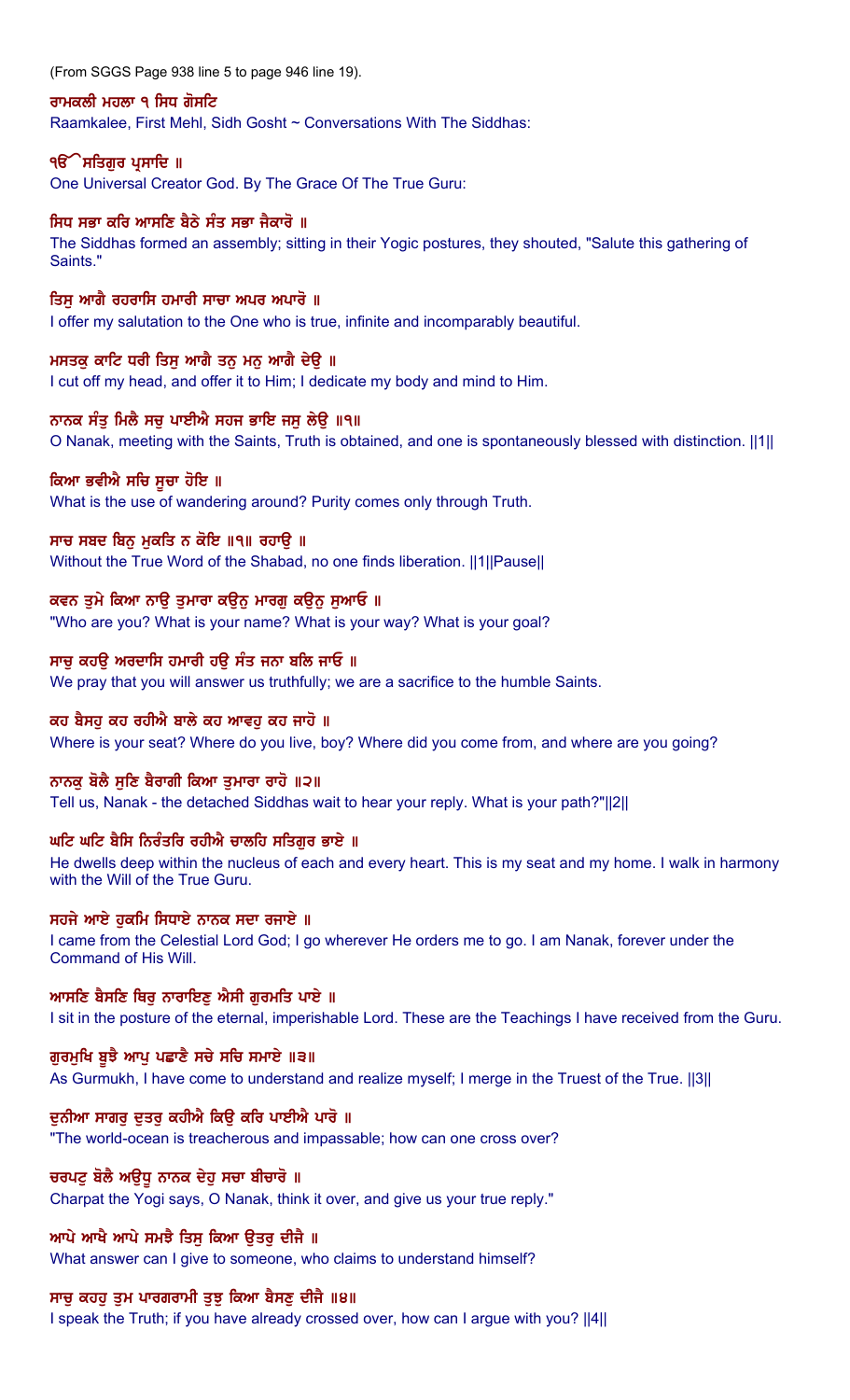# ਜੈਸੇ ਜਲ ਮਹਿ ਕਮਲੂ ਨਿਰਾਲਮੂ ਮੁਰਗਾਈ ਨੈ ਸਾਣੇ ॥

The lotus flower floats untouched upon the surface of the water, and the duck swims through the stream;

#### ਸੁਰਤਿ ਸਬਦਿ ਭਵ ਸਾਗਰੂ ਤਰੀਐ ਨਾਨਕ ਨਾਮੂ ਵਖਾਣੇ ॥

with one's consciousness focused on the Word of the Shabad, one crosses over the terrifying world-ocean. O Nanak, chant the Naam, the Name of the Lord.

### ਰਹਹਿ ਇਕਾਂਤਿ ਏਕੋ ਮਨਿ ਵਸਿਆ ਆਸਾ ਮਾਹਿ ਨਿਰਾਸੋ ॥

One who lives alone, as a hermit, enshrining the One Lord in his mind, remaining unaffected by hope in the midst of hope,

ਅਗਮੂ ਅਗੋਚਰੂ ਦੇਖਿ ਦਿਖਾਏ ਨਾਨਕੂ ਤਾ ਕਾ ਦਾਸੋ ॥੫॥ sees and inspires others to see the inaccessible, unfathomable Lord. Nanak is his slave. ||5||

# ਸੁਣਿ ਸੁਆਮੀ ਅਰਦਾਸਿ ਹਮਾਰੀ ਪੁਛਉ ਸਾਚੁ ਬੀਚਾਰੋ ॥

"Listen, Lord, to our prayer. We seek your true opinion.

# ਰੋਸੂ ਨ ਕੀਜੈ ਉਤਰੂ ਦੀਜੈ ਕਿਉ ਪਾਈਐ ਗੁਰ ਦੁਆਰੋ ॥

Don't be angry with us - please tell us: How can we find the Guru's Door?"

# ਇਹੂ ਮਨੂ ਚਲਤਉ ਸਚ ਘਰਿ ਬੈਸੈ ਨਾਨਕ ਨਾਮੂ ਅਧਾਰੋ ॥

This fickle mind sits in its true home, O Nanak, through the Support of the Naam, the Name of the Lord.

# ਆਪੇ ਮੇਲਿ ਮਿਲਾਏ ਕਰਤਾ ਲਾਗੈ ਸਾਚਿ ਪਿਆਰੋ ॥੬॥

The Creator Himself unites us in Union, and inspires us to love the Truth. ||6||

# ਹਾਟੀ ਬਾਟੀ ਰਹਹਿ ਨਿਰਾਲੇ ਰੁਖਿ ਬਿਰਖਿ ਉਦਿਆਨੇ ॥

"Away from stores and highways, we live in the woods, among plants and trees.

# ਕੰਦ ਮੁਲੂ ਅਹਾਰੋ ਖਾਈਐ ਅਉਧੂ ਬੋਲੈ ਗਿਆਨੇ ॥

For food, we take fruits and roots. This is the spiritual wisdom spoken by the renunciates.

# ਤੀਰਥਿ ਨਾਈਐ ਸੁਖੂ ਫਲੂ ਪਾਈਐ ਮੈਲੂ ਨ ਲਾਗੈ ਕਾਈ ॥

We bathe at sacred shrines of pilgrimage, and obtain the fruits of peace; not even an iota of filth sticks to us.

# ਗੋਰਖ ਪੁਤੂ ਲੋਹਾਰੀਪਾ ਬੋਲੈ ਜੋਗ ਜੁਗਤਿ ਬਿਧਿ ਸਾਈ ॥੭॥

Luhaareepaa, the disciple of Gorakh says, this is the Way of Yoga."||7||

# ਹਾਟੀ ਬਾਟੀ ਨੀਦ ਨ ਆਵੈ ਪਰ ਘਰਿ ਚਿਤ ਨ ਡੋਲਾਈ ॥

In the stores and on the road, do not sleep; do not let your consciousness covet anyone else's home.

# ਬਿਨ ਨਾਵੈ ਮਨ ਟੇਕ ਨ ਟਿਕਈ ਨਾਨਕ ਭੁਖ ਨ ਜਾਈ ॥

Without the Name, the mind has no firm support; O Nanak, this hunger never departs.

# ਹਾਟੂ ਪਟਣੂ ਘਰੂ ਗੁਰੂ ਦਿਖਾਇਆ ਸਹਜੇ ਸਚੂ ਵਾਪਾਰੋ ॥

The Guru has revealed the stores and the city within the home of my own heart, where I intuitively carry on the true trade.

# ਖੰਡਿਤ ਨਿਦਾ ਅਲਪ ਅਹਾਰੰ ਨਾਨਕ ਤਤੁ ਬੀਚਾਰੋ ॥੮॥

Sleep little, and eat little; O Nanak, this is the essence of wisdom. ||8||

# ਦਰਸਨੂ ਭੇਖ ਕਰਹੂ ਜੋਗਿੰਦ੍ਰਾ ਮੁੰਦ੍ਰਾ ਝੋਲੀ ਖਿੰਥਾ ॥

"Wear the robes of the sect of Yogis who follow Gorakh; put on the ear-rings, begging wallet and patched coat.

# ਬਾਰਹ ਅੰਤਰਿ ਏਕ ਸਰੇਵਹ ਖਟ ਦਰਸਨ ਇਕ ਪੰਥਾ ॥

Among the twelve schools of Yoga, ours is the highest; among the six schools of philosophy, ours is the best path.

# ਇਨ ਬਿਧਿ ਮਨੁ ਸਮਝਾਈਐ ਪੂਰਖਾ ਬਾਹੁੜਿ ਚੋਟ ਨ ਖਾਈਐ ॥

This is the way to instruct the mind, so you will never suffer beatings again."

# ਨਾਨਕੂ ਬੋਲੈ ਗੁਰਮੁਖਿ ਬੂਝੈ ਜੋਗ ਜੁਗਤਿ ਇਵ ਪਾਈਐ ॥੯॥

Nanak speaks: the Gurmukh understands; this is the way that Yoga is attained. ||9||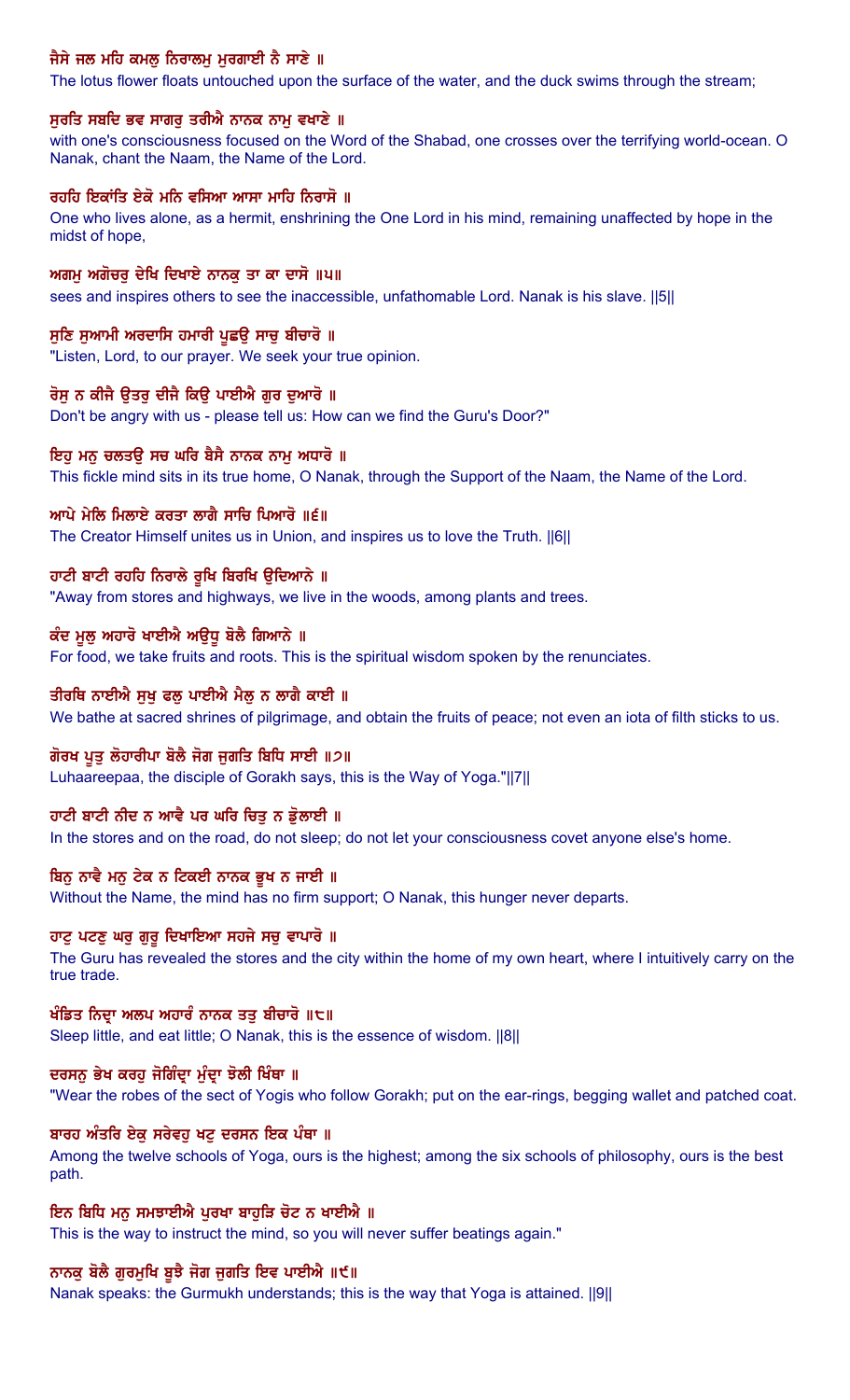# ਅੰਤਰਿ ਸਬਦੂ ਨਿਰੰਤਰਿ ਮੁਦਾ ਹਉਮੈ ਮਮਤਾ ਦੂਰਿ ਕਰੀ ॥

Let constant absorption in the Word of the Shabad deep within be your ear-rings; eradicate egotism and attachment.

#### ਕਾਮ ਕ੍ਰੋਧ ਅਹੰਕਾਰ ਨਿਵਾਰੈ ਗਰ ਕੈ ਸਬਦਿ ਸ ਸਮਝ ਪਰੀ ॥

Discard sexual desire, anger and egotism, and through the Word of the Guru's Shabad, attain true understanding.

#### ਖਿੰਥਾ ਝੋਲੀ ਭਰਿਪੁਰਿ ਰਹਿਆ ਨਾਨਕ ਤਾਰੈ ਏਕੂ ਹਰੀ ॥

For your patched coat and begging bowl, see the Lord God pervading and permeating everywhere; O Nanak, the One Lord will carry you across.

#### ਸਾਚਾ ਸਾਹਿਬ ਸਾਚੀ ਨਾਈ ਪਰਖੈ ਗਰ ਕੀ ਬਾਤ ਖਰੀ ॥੧੦॥

True is our Lord and Master, and True is His Name. Analyze it, and you shall find the Word of the Guru to be True. ||10||

### ਉਂਧੳ ਖਪਰ ਪੰਚ ਭੁ ਟੋਪੀ ॥

Let your mind turn away in detachment from the world, and let this be your begging bowl. Let the lessons of the five elements be your cap.

#### ਕਾਂਇਆ ਕੜਾਸਣ ਮਨ ਜਾਗੋਟੀ ॥

Let the body be your meditation mat, and the mind your loin cloth.

#### ਸਤੁ ਸੰਤੋਖੁ ਸੰਜਮੁ ਹੈ ਨਾਲਿ ॥

Let truth, contentment and self-discipline be your companions.

### ਨਾਨਕ ਗੁਰਮੁਖਿ ਨਾਮੁ ਸਮਾਲਿ ॥੧੧॥

O Nanak, the Gurmukh dwells on the Naam, the Name of the Lord. ||11||

ਕਵਨੂ ਸੁ ਗੁਪਤਾ ਕਵਨੂ ਸੁ ਮੁਕਤਾ ॥ "Who is hidden? Who is liberated?

ਕਵਨ ਸੁ ਅੰਤਰਿ ਬਾਹਰਿ ਜੁਗਤਾ ॥ Who is united, inwardly and outwardly?

# ਕਵਨੂ ਸੁ ਆਵੈ ਕਵਨੂ ਸੁ ਜਾਇ ॥

Who comes, and who goes?

#### ਕਵਨੂ ਸੂ ਤ੍ਰਿਭਵਣਿ ਰਹਿਆ ਸਮਾਇ ॥੧੨॥

Who is permeating and pervading the three worlds?"||12||

#### ਘਟਿ ਘਟਿ ਗੁਪਤਾ ਗੁਰਮੁਖਿ ਮੁਕਤਾ ॥

He is hidden within each and every heart. The Gurmukh is liberated.

#### ਅੰਤਰਿ ਬਾਹਰਿ ਸਬਦਿ ਸ ਜਗਤਾ ॥

Through the Word of the Shabad, one is united, inwardly and outwardly.

# ਮਨਮਖਿ ਬਿਨਸੈ ਆਵੈ ਜਾਇ ॥

The self-willed manmukh perishes, and comes and goes.

# ਨਾਨਕ ਗਰਮਖਿ ਸਾਚਿ ਸਮਾਇ ॥੧੩॥

O Nanak, the Gurmukh merges in Truth. ||13||

# ਕਿੳ ਕਰਿ ਬਾਧਾ ਸਰਪਨਿ ਖਾਧਾ ॥

"How is one placed in bondage, and consumed by the serpent of Maya?

#### ਕਿਉ ਕਰਿ ਖੋਇਆ ਕਿਉ ਕਰਿ ਲਾਧਾ ॥ How does one lose, and how does one gain?

ਕਿਉ ਕਰਿ ਨਿਰਮਲੂ ਕਿਉ ਕਰਿ ਅੰਧਿਆਰਾ ॥ How does one become immaculate and pure? How is the darkness of ignorance removed?

# ਇਹੂ ਤਤੂ ਬੀਚਾਰੈ ਸੂ ਗੁਰੂ ਹਮਾਰਾ ॥੧੪॥ One who understands this essence of reality is our Guru."||14||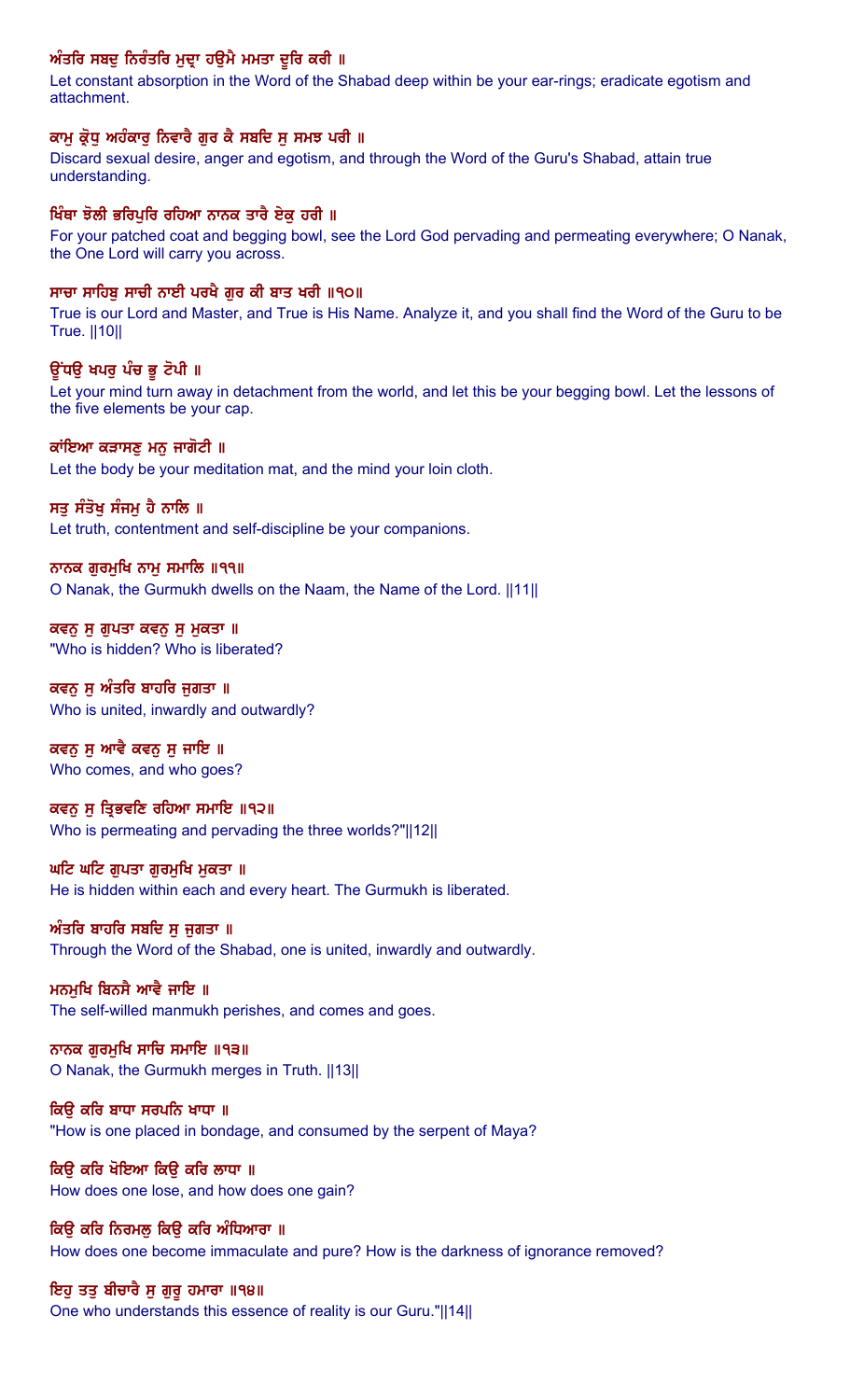ਦੁਰਮਤਿ ਬਾਧਾ ਸਰਪਨਿ ਖਾਧਾ ॥ Man is bound by evil-mindedness, and consumed by Maya, the serpent.

ਮਨਮੁਖਿ ਖੋਇਆ ਗੁਰਮੁਖਿ ਲਾਧਾ ॥ The self-willed manmukh loses, and the Gurmukh gains.

ਸਤਿਗਰ ਮਿਲੈ ਅੰਧੇਰਾ ਜਾਇ ॥ Meeting the True Guru, darkness is dispelled.

ਨਾਨਕ ਹਉਮੈ ਮੇਟਿ ਸਮਾਇ ॥੧੫॥ O Nanak, eradicating egotism, one merges in the Lord. ||15||

ਸੁੰਨ ਨਿਰੰਤਰਿ ਦੀਜੈ ਬੰਧੂ ॥ Focused deep within, in perfect absorption,

ੳਡੈ ਨ ਹੰਸਾ ਪੜੈ ਨ ਕੰਧ ॥ the soul-swan does not fly away, and the body-wall does not collapse.

ਸਹਜ ਗਫਾ ਘਰ ਜਾਣੈ ਸਾਚਾ ॥ Then, one knows that his true home is in the cave of intuitive poise.

ਨਾਨਕ ਸਾਚੇ ਭਾਵੈ ਸਾਚਾ ॥੧੬॥ O Nanak, the True Lord loves those who are truthful. ||16||

ਕਿਸੁ ਕਾਰਣਿ ਗ੍ਰਿਹੁ ਤਜਿਓ ਉਦਾਸੀ ॥ "Why have you left your house and become a wandering Udaasee?

ਕਿਸ ਕਾਰਣਿ ਇਹ ਭੇਖ ਨਿਵਾਸੀ ॥ Why have you adopted these religious robes?

ਕਿਸ ਵਖਰ ਕੇ ਤਮ ਵਣਜਾਰੇ ॥ What merchandise do you trade?

ਕਿਉ ਕਰਿ ਸਾਥੂ ਲੰਘਾਵਹੂ ਪਾਰੇ ॥੧੭॥ How will you carry others across with you?"||17||

ਗੁਰਮੁਖਿ ਖੋਜਤ ਭਏ ਉਦਾਸੀ ॥ I became a wandering Udaasee, searching for the Gurmukhs.

ਦਰਸਨ ਕੈ ਤਾਈ ਭੇਖ ਨਿਵਾਸੀ ॥ I have adopted these robes seeking the Blessed Vision of the Lord's Darshan.

ਸਾਚ ਵਖਰ ਕੇ ਹਮ ਵਣਜਾਰੇ ॥ I trade in the merchandise of Truth.

ਨਾਨਕ ਗਰਮਖਿ ੳਤਰਸਿ ਪਾਰੇ ॥੧੮॥ O Nanak, as Gurmukh, I carry others across. ||18||

ਕਿਤੂ ਬਿਧਿ ਪੂਰਖਾ ਜਨਮੂ ਵਟਾਇਆ ॥ "How have you changed the course of your life?

ਕਾਹੇ ਕਉ ਤੁਝ ਇਹ ਮਨੁ ਲਾਇਆ ॥ With what have you linked your mind?

ਕਿਤ ਬਿਧਿ ਆਸਾ ਮਨਸਾ ਖਾਈ ॥ How have you subdued your hopes and desires?

ਕਿਤ ਬਿਧਿ ਜੋਤਿ ਨਿਰੰਤਰਿ ਪਾਈ ॥ How have you found the Light deep within your nucleus?

ਬਿਨ ਦੰਤਾ ਕਿੳ ਖਾਈਐ ਸਾਰ ॥ Without teeth, how can you eat iron?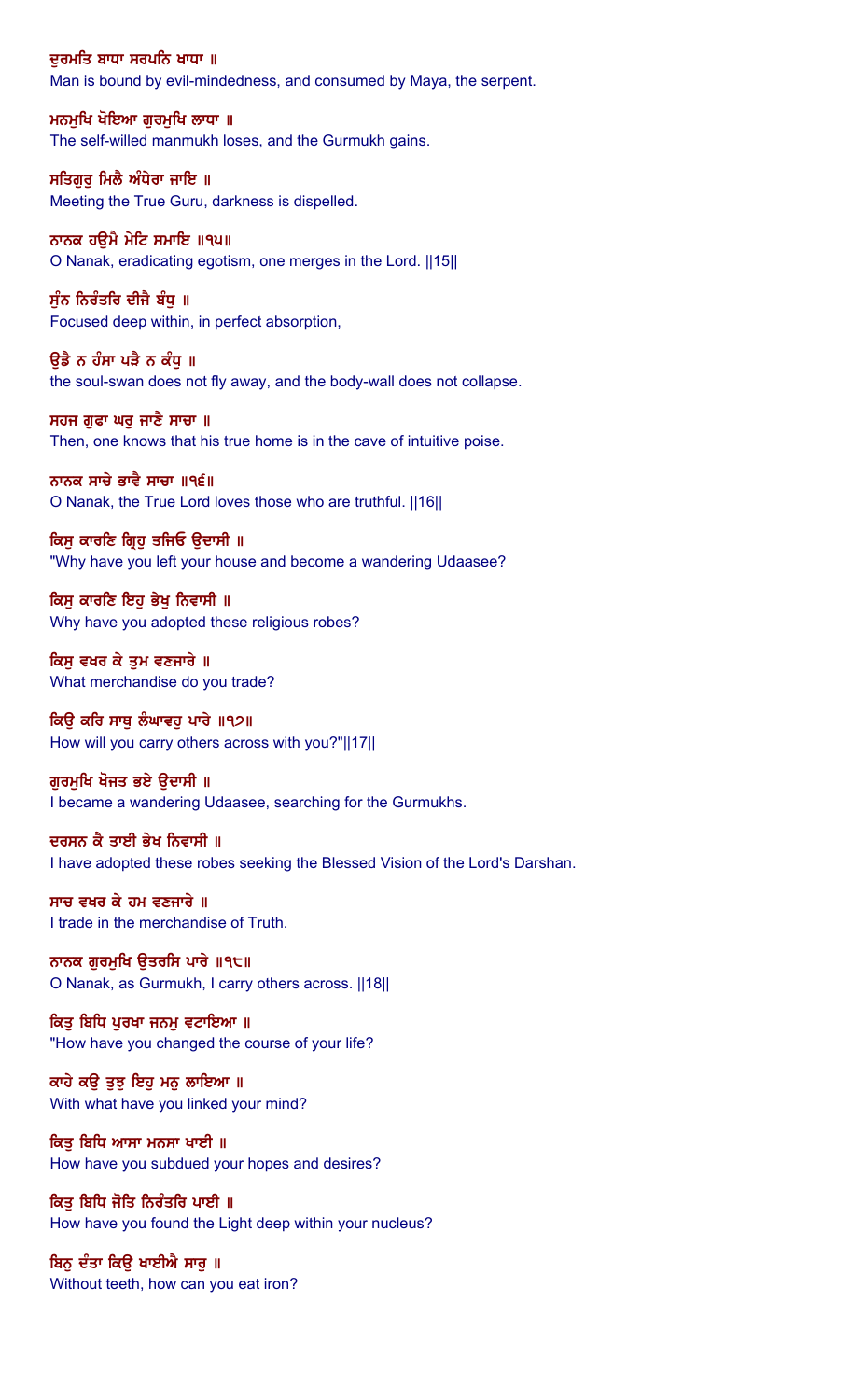ਨਾਨਕ ਸਾਚਾ ਕਰਹੁ ਬੀਚਾਰੂ ॥੧੯॥ Give us your true opinion, Nanak."||19||

# ਸਤਿਗੁਰ ਕੈ ਜਨਮੇ ਗਵਨੂ ਮਿਟਾਇਆ ॥

Born into the House of the True Guru, my wandering in reincarnation ended.

# ਅਨਹਤਿ ਰਾਤੇ ਇਹ ਮਨ ਲਾਇਆ ॥

My mind is attached and attuned to the unstruck sound current.

# ਮਨਸਾ ਆਸਾ ਸਬਦਿ ਜਲਾਈ ॥

Through the Word of the Shabad, my hopes and desires have been burnt away.

# ਗੁਰਮੁਖਿ ਜੋਤਿ ਨਿਰੰਤਰਿ ਪਾਈ ॥

As Gurmukh, I found the Light deep within the nucleus of my self.

# ਤੈ ਗਣ ਮੇਟੇ ਖਾਈਐ ਸਾਰ ॥

Eradicating the three qualities, one eats iron.

# ਨਾਨਕ ਤਾਰੇ ਤਾਰਣਹਾਰ ॥੨੦॥

O Nanak, the Emancipator emancipates. ||20||

# ਆਦਿ ਕੳ ਕਵਨ ਬੀਚਾਰ ਕਥੀਅਲੇ ਸੰਨ ਕਹਾ ਘਰ ਵਾਸੋ ॥

"What can you tell us about the beginning? In what home did the absolute dwell then?

# ਗਿਆਨ ਕੀ ਮੁਦਾ ਕਵਨ ਕਥੀਅਲੇ ਘਟਿ ਘਟਿ ਕਵਨ ਨਿਵਾਸੋ ॥

What are the ear-rings of spiritual wisdom? Who dwells in each and every heart?

# ਕਾਲ ਕਾ ਠੀਗਾ ਕਿੳ ਜਲਾਈਅਲੇ ਕਿੳ ਨਿਰਭੳ ਘਰਿ ਜਾਈਐ ॥

How can one avoid the attack of death? How can one enter the home of fearlessness?

# ਸਹਜ ਸੰਤੋਖ ਕਾ ਆਸਣ ਜਾਣੈ ਕਿੳ ਛੇਦੇ ਬੈਰਾਈਐ ॥

How can one know the posture of intuition and contentment, and overcome one's adversaries?"

# ਗੁਰ ਕੈ ਸਬਦਿ ਹਉਮੈ ਬਿਖੁ ਮਾਰੈ ਤਾ ਨਿਜ ਘਰਿ ਹੋਵੈ ਵਾਸੋ ॥

Through the Word of the Guru's Shabad, egotism and corruption are conquered, and then one comes to dwell in the home of the self within.

# ਜਿਨਿ ਰਚਿ ਰਚਿਆ ਤਿਸ ਸਬਦਿ ਪਛਾਣੈ ਨਾਨਕੁ ਤਾ ਕਾ ਦਾਸੋ ॥੨੧॥

One who realizes the Shabad of the One who created the creation - Nanak is his slave. ||21||

# ਕਹਾ ਤੇ ਆਵੈ ਕਹਾ ਇਹ ਜਾਵੈ ਕਹਾ ਇਹ ਰਹੈ ਸਮਾਈ ॥

"Where did we come from? Where are we going? Where will we be absorbed?

# ਏਸ ਸਬਦ ਕੳ ਜੋ ਅਰਥਾਵੈ ਤਿਸ ਗਰ ਤਿਲ ਨ ਤਮਾਈ ॥

One who reveals the meaning of this Shabad is the Guru, who has no greed at all.

# ਕਿੳ ਤਤੈ ਅਵਿਗਤੈ ਪਾਵੈ ਗਰਮਖਿ ਲਗੈ ਪਿਆਰੋ ॥

How can one find the essence of the unmanifest reality? How does one become Gurmukh, and enshrine love for the Lord?

### ਆਪੇ ਸਰਤਾ ਆਪੇ ਕਰਤਾ ਕਹੁ ਨਾਨਕ ਬੀਚਾਰੋ ॥

He Himself is consciousness, He Himself is the Creator; share with us, Nanak, your wisdom."

# ਹਕਮੇ ਆਵੈ ਹਕਮੇ ਜਾਵੈ ਹਕਮੇ ਰਹੈ ਸਮਾਈ ॥

By His Command we come, and by His Command we go; by His Command, we merge in absorption.

# ਪਰੇ ਗਰ ਤੇ ਸਾਚ ਕਮਾਵੈ ਗਤਿ ਮਿਤਿ ਸਬਦੇ ਪਾਈ ॥੨੨॥

Through the Perfect Guru, live the Truth; through the Word of the Shabad, the state of dignity is attained. ||22||

# ਆਦਿ ਕਉ ਬਿਸਮਾਦੂ ਬੀਚਾਰੂ ਕਥੀਅਲੇ ਸੁੰਨ ਨਿਰੰਤਰਿ ਵਾਸੂ ਲੀਆ ॥

We can only express a sense of wonder about the beginning. The absolute abided endlessly deep within Himself then.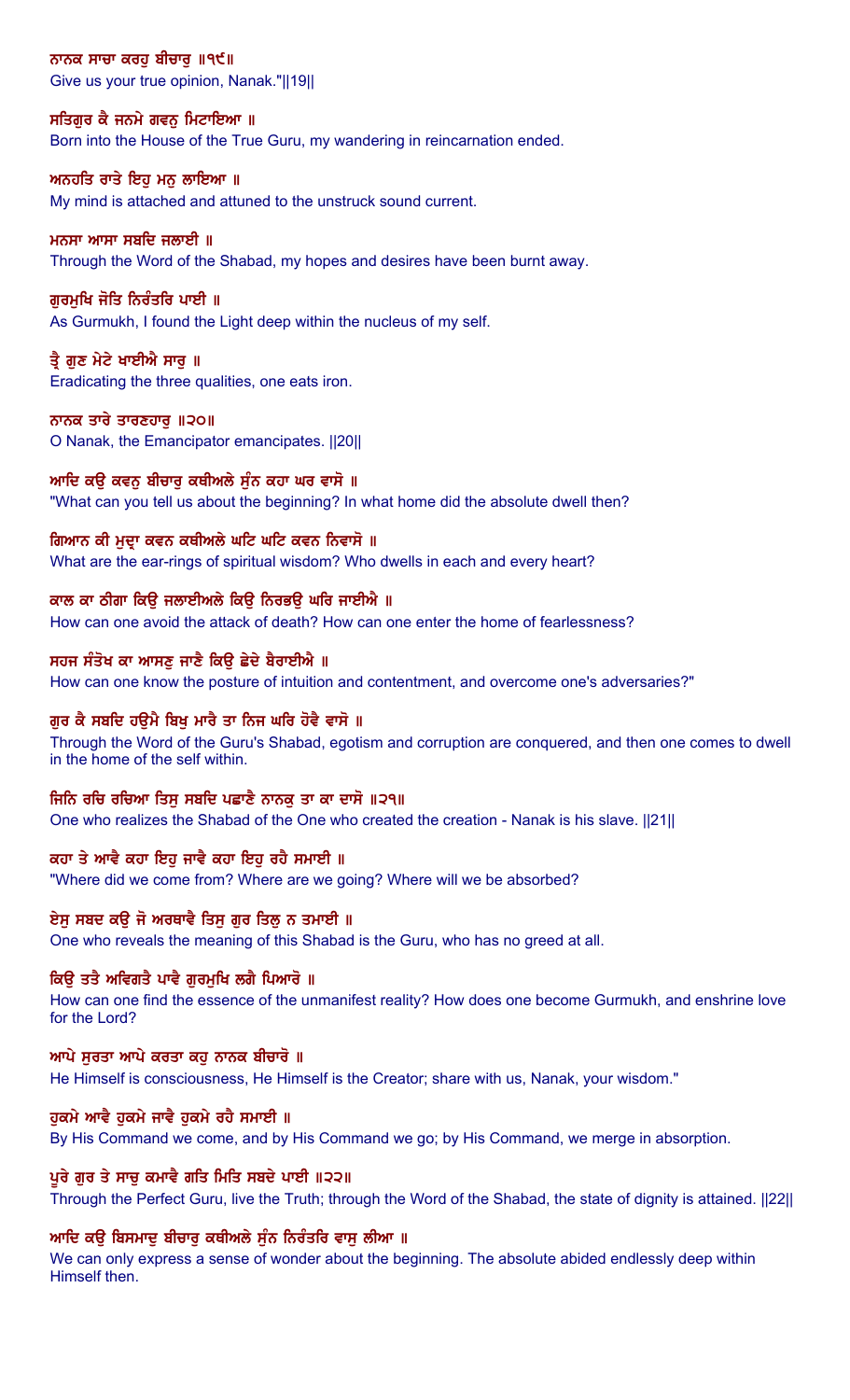# ਅਕਲਪਤ ਮੁਦਾ ਗੁਰ ਗਿਆਨੂ ਬੀਚਾਰੀਅਲੇ ਘਟਿ ਘਟਿ ਸਾਚਾ ਸਰਬ ਜੀਆ ॥

Consider freedom from desire to be the ear-rings of the Guru's spiritual wisdom. The True Lord, the Soul of all, dwells within each and every heart.

# ਗਰ ਬਚਨੀ ਅਵਿਗਤਿ ਸਮਾਈਐ ਤਤ ਨਿਰੰਜਨ ਸਹਜਿ ਲਹੈ ॥

Through the Guru's Word, one merges in the absolute, and intuitively receives the immaculate essence.

### ਨਾਨਕ ਦੂਜੀ ਕਾਰ ਨ ਕਰਣੀ ਸੇਵੈ ਸਿਖੁ ਸੁ ਖੋਜਿ ਲਹੈ ॥

O Nanak, that Sikh who seeks and finds the Way does not serve any other.

#### ਹੁਕਮੁ ਬਿਸਮਾਦੁ ਹੁਕਮਿ ਪਛਾਣੈ ਜੀਅ ਜੁਗਤਿ ਸਚੁ ਜਾਣੈ ਸੋਈ ॥

Wonderful and amazing is His Command; He alone realizes His Command and knows the true way of life of His creatures.

#### ਆਪੂ ਮੇਟਿ ਨਿਰਾਲਮੂ ਹੋਵੈ ਅੰਤਰਿ ਸਾਚੂ ਜੋਗੀ ਕਹੀਐ ਸੋਈ ॥੨੩॥

One who eradicates his self-conceit becomes free of desire; he alone is a Yogi, who enshrines the True Lord deep within.  $||23||$ 

## ਅਵਿਗਤੋ ਨਿਰਮਾਇਲੂ ਉਪਜੇ ਨਿਰਗੁਣ ਤੇ ਸਰਗੁਣੂ ਥੀਆ ॥

From His state of absolute existence, He assumed the immaculate form; from formless, He assumed the supreme form.

### ਸਤਿਗੁਰ ਪਰਚੈ ਪਰਮ ਪਦੂ ਪਾਈਐ ਸਾਚੈ ਸਬਦਿ ਸਮਾਇ ਲੀਆ ॥

By pleasing the True Guru, the supreme status is obtained, and one is absorbed in the True Word of the Shabad.

### ਏਕੇ ਕਉ ਸਚੂ ਏਕਾ ਜਾਣੈ ਹਉਮੈ ਦੂਜਾ ਦੂਰਿ ਕੀਆ ॥

He knows the True Lord as the One and only; he sends his egotism and duality far away.

# ਸੋ ਜੋਗੀ ਗੁਰ ਸਬਦੁ ਪਛਾਣੈ ਅੰਤਰਿ ਕਮਲੁ ਪ੍ਰਗਾਸੁ ਥੀਆ ॥

He alone is a Yogi, who realizes the Word of the Guru's Shabad; the lotus of the heart blossoms forth within.

### ਜੀਵਤੂ ਮਰੈ ਤਾ ਸਭੂ ਕਿਛੂ ਸੂਝੈ ਅੰਤਰਿ ਜਾਣੈ ਸਰਬ ਦਇਆ ॥

If one remains dead while yet alive, then he understands everything; he knows the Lord deep within himself, who is kind and compassionate to all.

#### ਨਾਨਕ ਤਾ ਕੳ ਮਿਲੈ ਵਡਾਈ ਆਪ ਪਛਾਣੈ ਸਰਬ ਜੀਆ ॥੨੪॥

O Nanak, he is blessed with glorious greatness; he realizes himself in all beings. ||24||

# ਸਾਚੌ ਉਪਜੈ ਸਾਚਿ ਸਮਾਵੈ ਸਾਚੇ ਸੂਚੇ ਏਕ ਮਇਆ ॥

We emerge from Truth, and merge into Truth again. The pure being merges into the One True Lord.

#### ਝੁਠੇ ਆਵਹਿ ਠਵਰ ਨ ਪਾਵਹਿ ਦੁਜੈ ਆਵਾ ਗਉਣੂ ਭਇਆ ॥

The false come, and find no place of rest; in duality, they come and go.

#### ਆਵਾ ਗਉਣੂ ਮਿਟੈ ਗੁਰ ਸਬਦੀ ਆਪੇ ਪਰਖੈ ਬਖਸਿ ਲਇਆ ॥

This coming and going in reincarnation is ended through the Word of the Guru's Shabad; the Lord Himself analyzes and grants His forgiveness.

#### ਏਕਾ ਬੇਦਨ ਦੂਜੈ ਬਿਆਪੀ ਨਾਮੂ ਰਸਾਇਣੂ ਵੀਸਰਿਆ ॥

One who suffers from the disease of duality, forgets the Naam, the source of nectar.

#### ਸੋ ਬੁਝੈ ਜਿਸੁ ਆਪਿ ਬੁਝਾਏ ਗੁਰ ਕੈ ਸਬਦਿ ਸੁ ਮੁਕਤੁ ਭਇਆ ॥

He alone understands, whom the Lord inspires to understand. Through the Word of the Guru's Shabad, one is liberated.

#### ਨਾਨਕ ਤਾਰੇ ਤਾਰਣਹਾਰਾ ਹਉਮੈ ਦੂਜਾ ਪਰਹਰਿਆ ॥੨੫॥

O Nanak, the Emancipator emancipates one who drives out egotism and duality. ||25||

#### ਮਨਮੁਖਿ ਭੁਲੈ ਜਮ ਕੀ ਕਾਣਿ ॥

The self-willed manmukhs are deluded, under the shadow of death.

#### ਪਰ ਘਰ ਜੋਹੇ ਹਾਣੇ ਹਾਣਿ ॥

They look into the homes of others, and lose.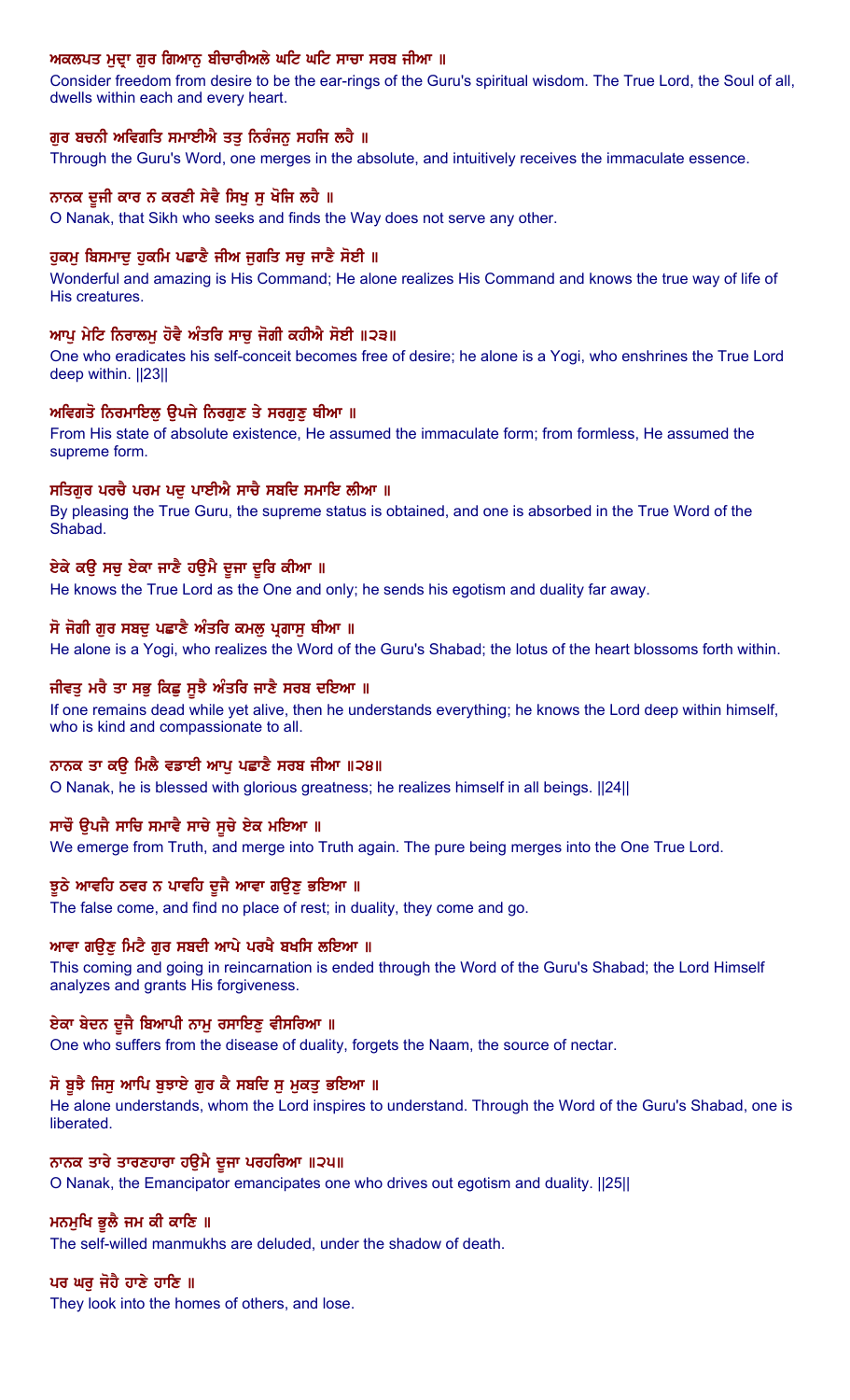ਮਨਮੁਖਿ ਭਰਮਿ ਭਵੈ ਬੇਬਾਣਿ ॥ The manmukhs are confused by doubt, wandering in the wilderness.

ਵੇਮਾਰਗਿ ਮੁਸੈ ਮੰਤ੍ਰਿ ਮਸਾਣਿ ॥ Having lost their way, they are plundered; they chant their mantras at cremation grounds.

ਸਬਦੁ ਨ ਚੀਨੈ ਲਵੈ ਕੁਬਾਣਿ ॥ They do not think of the Shabad; instead, they utter obscenities.

ਨਾਨਕ ਸਾਚਿ ਰਤੇ ਸੁਖੁ ਜਾਣਿ ॥੨੬॥ O Nanak, those who are attuned to the Truth know peace. ||26||

ਗੁਰਮੁਖਿ ਸਾਚੇ ਕਾ ਭਉ ਪਾਵੈ ॥ The Gurmukh lives in the Fear of God, the True Lord.

ਗਰਮਖਿ ਬਾਣੀ ਅਘੜ ਘੜਾਵੈ ॥ Through the Word of the Guru's Bani, the Gurmukh refines the unrefined.

ਗੁਰਮੁਖਿ ਨਿਰਮਲ ਹਰਿ ਗੁਣ ਗਾਵੈ ॥ The Gurmukh sings the immaculate, Glorious Praises of the Lord.

ਗੁਰਮੁਖਿ ਪਵਿਤ੍ਰ ਪਰਮ ਪਦੁ ਪਾਵੈ ॥ The Gurmukh attains the supreme, sanctified status.

ਗੁਰਮੁਖਿ ਰੋਮਿ ਰੋਮਿ ਹਰਿ ਧਿਆਵੈ ॥ The Gurmukh meditates on the Lord with every hair of his body.

ਨਾਨਕ ਗਰਮਖਿ ਸਾਚਿ ਸਮਾਵੈ ॥੨੭॥ O Nanak, the Gurmukh merges in Truth. ||27||

ਗਰਮਖਿ ਪਰਚੈ ਬੇਦ ਬੀਚਾਰੀ ॥ The Gurmukh is pleasing to the True Guru; this is contemplation on the Vedas.

ਗਰਮਖਿ ਪਰਚੈ ਤਰੀਐ ਤਾਰੀ ॥ Pleasing the True Guru, the Gurmukh is carried across.

ਗੁਰਮੁਖਿ ਪਰਚੈ ਸੁ ਸਬਦਿ ਗਿਆਨੀ ॥ Pleasing the True Guru, the Gurmukh receives the spiritual wisdom of the Shabad.

ਗਰਮਖਿ ਪਰਚੈ ਅੰਤਰ ਬਿਧਿ ਜਾਨੀ ॥ Pleasing the True Guru, the Gurmukh comes to know the path within.

ਗਰਮਖਿ ਪਾਈਐ ਅਲਖ ਅਪਾਰ ॥ The Gurmukh attains the unseen and infinite Lord.

ਨਾਨਕ ਗਰਮਖਿ ਮਕਤਿ ਦਆਰ ॥੨੮॥ O Nanak, the Gurmukh finds the door of liberation. ||28||

ਗਰਮਖਿ ਅਕਥ ਕਥੈ ਬੀਚਾਰਿ ॥ The Gurmukh speaks the unspoken wisdom.

ਗੁਰਮੁਖਿ ਨਿਬਹੈ ਸਪਰਵਾਰਿ ॥ In the midst of his family, the Gurmukh lives a spiritual life.

ਗਰਮਖਿ ਜਪੀਐ ਅੰਤਰਿ ਪਿਆਰਿ ॥ The Gurmukh lovingly meditates deep within.

ਗੁਰਮੁਖਿ ਪਾਈਐ ਸਬਦਿ ਅਚਾਰਿ ॥ The Gurmukh obtains the Shabad, and righteous conduct.

ਸਬਦਿ ਭੇਦਿ ਜਾਣੈ ਜਾਣਾਈ ॥ He knows the mystery of the Shabad, and inspires others to know it.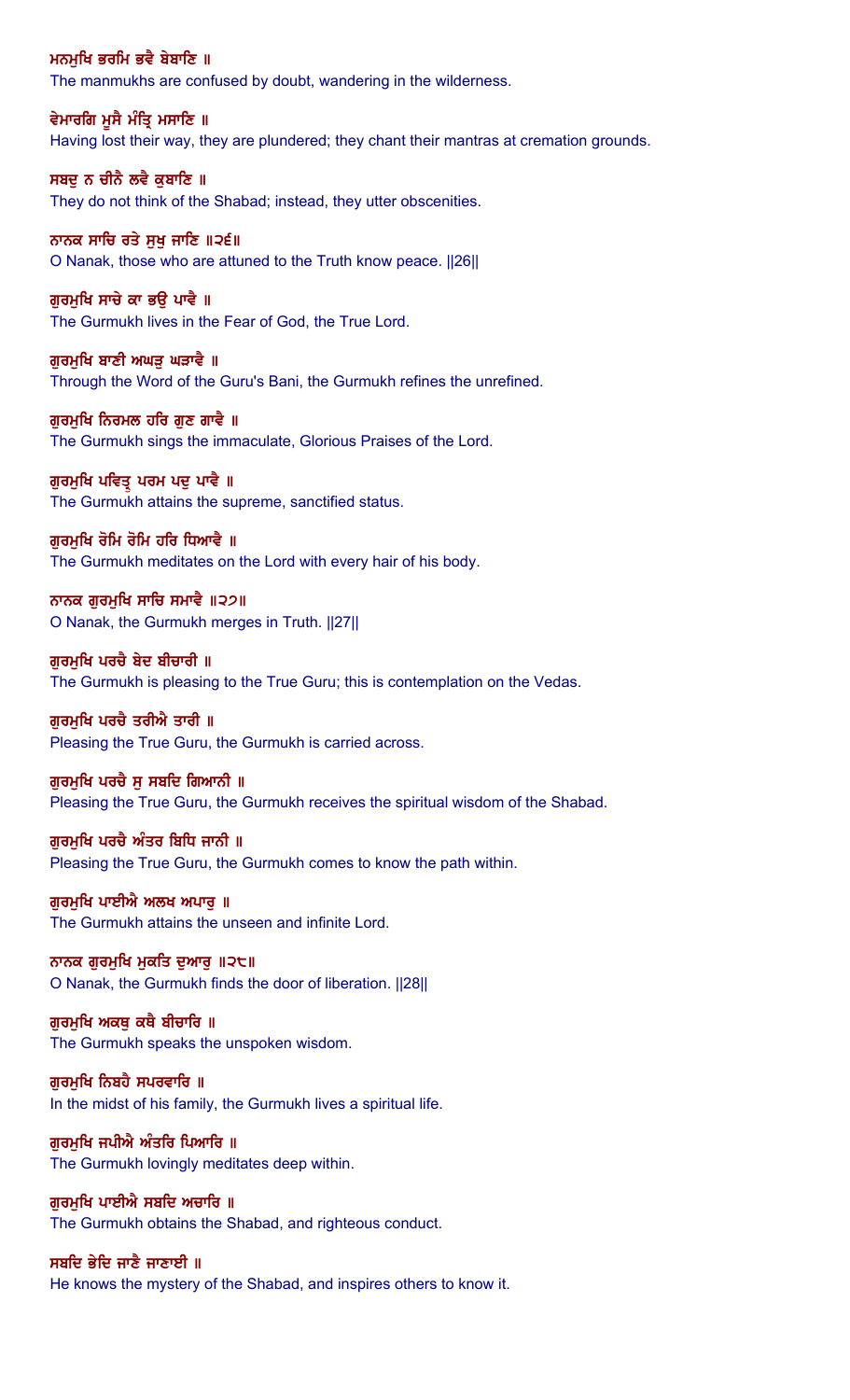ਨਾਨਕ ਹਉਮੈ ਜਾਲਿ ਸਮਾਈ ॥੨੯॥ O Nanak, burning away his ego, he merges in the Lord. ||29||

ਗੁਰਮੁਖਿ ਧਰਤੀ ਸਾਚੈ ਸਾਜੀ ॥ The True Lord fashioned the earth for the sake of the Gurmukhs.

ਤਿਸ ਮਹਿ ਓਪਤਿ ਖਪਤਿ ਸ ਬਾਜੀ ॥ There, he set in motion the play of creation and destruction.

ਗਰ ਕੈ ਸਬਦਿ ਰਪੈ ਰੰਗ ਲਾਇ ॥ One who is filled with the Word of the Guru's Shabad enshrines love for the Lord.

ਸਾਚਿ ਰਤਉ ਪਤਿ ਸਿਉ ਘਰਿ ਜਾਇ ॥ Attuned to the Truth, he goes to his home with honor.

ਸਾਚ ਸਬਦ ਬਿਨ ਪਤਿ ਨਹੀ ਪਾਵੈ ॥ Without the True Word of the Shabad, no one receives honor.

ਨਾਨਕ ਬਿਨੁ ਨਾਵੈ ਕਿਉ ਸਾਚਿ ਸਮਾਵੈ ॥੩੦॥ O Nanak, without the Name, how can one be absorbed in Truth? ||30||

ਗਰਮਖਿ ਅਸਟ ਸਿਧੀ ਸਭਿ ਬਧੀ ॥ The Gurmukh obtains the eight miraculous spiritual powers, and all wisdom.

ਗੁਰਮੁਖਿ ਭਵਜਲੂ ਤਰੀਐ ਸਚ ਸੁਧੀ ॥ The Gurmukh crosses over the terrifying world-ocean, and obtains true understanding.

ਗਰਮਖਿ ਸਰ ਅਪਸਰ ਬਿਧਿ ਜਾਣੈ ॥ The Gurmukh knows the ways of truth and untruth.

ਗੁਰਮੁਖਿ ਪਰਵਿਰਤਿ ਨਰਵਿਰਤਿ ਪਛਾਣੈ ॥ The Gurmukh knows worldliness and renunciation.

ਗਰਮਖਿ ਤਾਰੇ ਪਾਰਿ ੳਤਾਰੇ ॥ The Gurmukh crosses over, and carries others across as well.

ਨਾਨਕ ਗੁਰਮੁਖਿ ਸਬਦਿ ਨਿਸਤਾਰੇ ॥੩੧॥ O Nanak, the Gurmukh is emancipated through the Shabad. ||31||

ਨਾਮੇ ਰਾਤੇ ਹੳਮੈ ਜਾਇ ॥ Attuned to the Naam, the Name of the Lord, egotism is dispelled.

ਨਾਮਿ ਰਤੇ ਸਚਿ ਰਹੇ ਸਮਾਇ ॥ Attuned to the Naam, they remain absorbed in the True Lord.

ਨਾਮਿ ਰਤੇ ਜੋਗ ਜਗਤਿ ਬੀਚਾਰ ॥ Attuned to the Naam, they contemplate the Way of Yoga.

ਨਾਮਿ ਰਤੇ ਪਾਵਹਿ ਮੋਖ ਦਆਰ ॥ Attuned to the Naam, they find the door of liberation.

ਨਾਮਿ ਰਤੇ ਤ੍ਰਿਭਵਣ ਸੋਝੀ ਹੋਇ ॥ Attuned to the Naam, they understand the three worlds.

ਨਾਨਕ ਨਾਮਿ ਰਤੇ ਸਦਾ ਸੁਖੁ ਹੋਇ ॥੩੨॥ O Nanak, attuned to the Naam, eternal peace is found. ||32||

ਨਾਮਿ ਰਤੇ ਸਿਧ ਗੋਸਟਿ ਹੋਇ ॥ Attuned to the Naam, they attain Sidh Gosht - conversation with the Siddhas.

ਨਾਮਿ ਰਤੇ ਸਦਾ ਤਪ ਹੋਇ ॥ Attuned to the Naam, they practice intense meditation forever.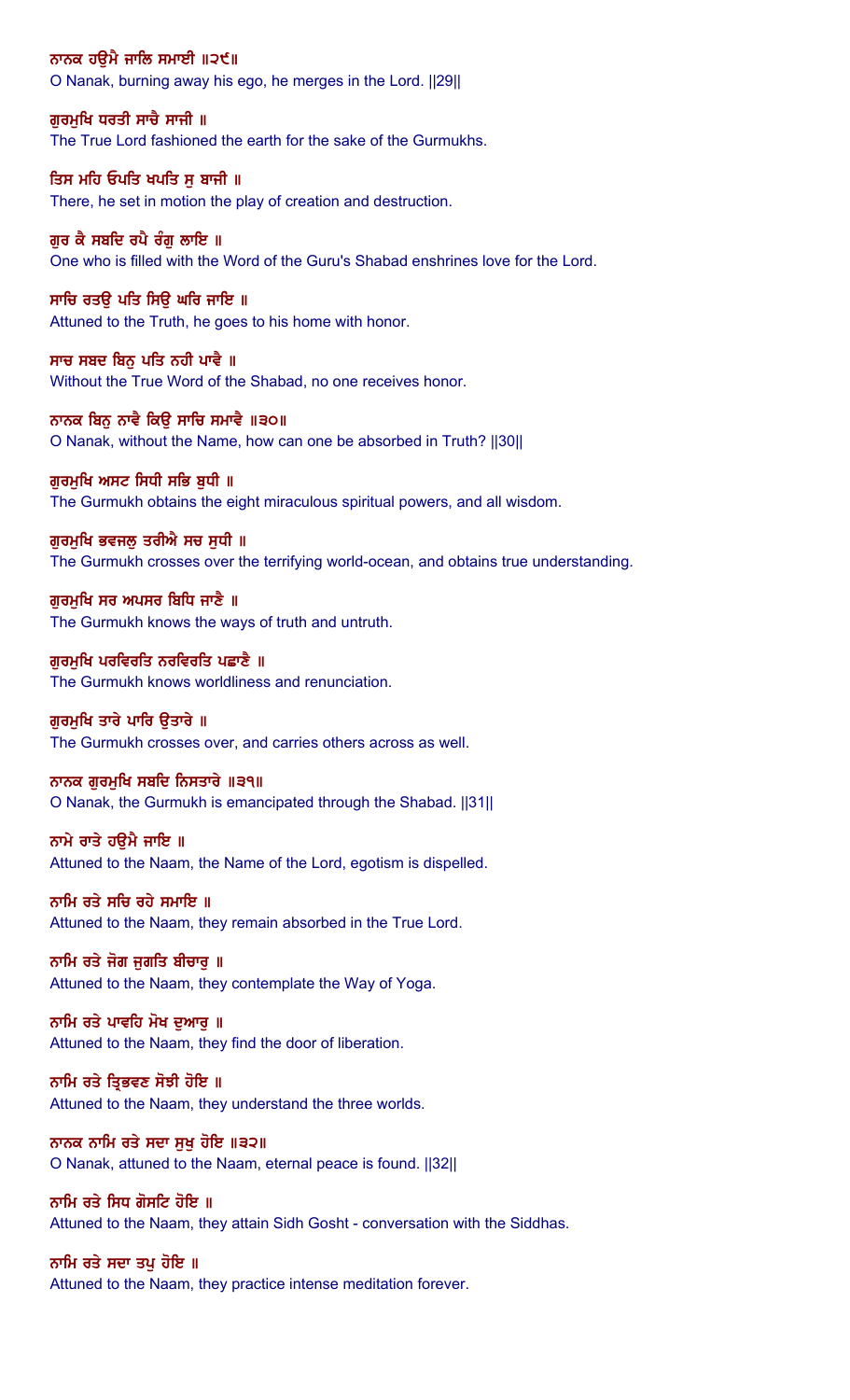ਨਾਮਿ ਰਤੇ ਸਚੁ ਕਰਣੀ ਸਾਰੂ ॥ Attuned to the Naam, they live the true and excellent lifestyle.

ਨਾਮਿ ਰਤੇ ਗੁਣ ਗਿਆਨ ਬੀਚਾਰੂ ॥ Attuned to the Naam, they contemplate the Lord's virtues and spiritual wisdom.

ਬਿਨੂ ਨਾਵੈ ਬੋਲੈ ਸਭੂ ਵੇਕਾਰੂ ॥ Without the Name, all that is spoken is useless.

ਨਾਨਕ ਨਾਮਿ ਰਤੇ ਤਿਨ ਕਉ ਜੈਕਾਰੂ ॥੩੩॥ O Nanak, attuned to the Naam, their victory is celebrated. ||33||

# ਪੂਰੇ ਗੁਰ ਤੇ ਨਾਮੂ ਪਾਇਆ ਜਾਇ ॥

Through the Perfect Guru, one obtains the Naam, the Name of the Lord.

ਜੋਗ ਜਗਤਿ ਸਚਿ ਰਹੈ ਸਮਾਇ ॥ The Way of Yoga is to remain absorbed in Truth.

ਬਾਰਹ ਮਹਿ ਜੋਗੀ ਭਰਮਾਏ ਸੰਨਿਆਸੀ ਛਿਅ ਚਾਰਿ ॥ The Yogis wander in the twelve schools of Yoga; the Sannyaasis in six and four.

ਗਰ ਕੈ ਸਬਦਿ ਜੋ ਮਰਿ ਜੀਵੈ ਸੋ ਪਾਏ ਮੋਖ ਦਆਰ ॥ One who remains dead while yet alive, through the Word of the Guru's Shabad, finds the door of liberation.

ਬਿਨੂ ਸਬਦੈ ਸਭਿ ਦੂਜੈ ਲਾਗੇ ਦੇਖਹੂ ਰਿਦੈ ਬੀਚਾਰਿ ॥ Without the Shabad, all are attached to duality. Contemplate this in your heart, and see.

ਨਾਨਕ ਵਡੇ ਸੇ ਵਡਭਾਗੀ ਜਿਨੀ ਸਚ ਰਖਿਆ ੳਰ ਧਾਰਿ ॥੩੪॥ O Nanak, blessed and very fortunate are those who keep the True Lord enshrined in their hearts. ||34||

ਗਰਮਖਿ ਰਤਨ ਲਹੈ ਲਿਵ ਲਾਇ ॥ The Gurmukh obtains the jewel, lovingly focused on the Lord.

ਗਰਮਖਿ ਪਰਖੈ ਰਤਨ ਸਭਾਇ ॥ The Gurmukh intuitively recognizes the value of this jewel.

ਗੁਰਮੁਖਿ ਸਾਚੀ ਕਾਰ ਕਮਾਇ ॥ The Gurmukh practices Truth in action.

ਗੁਰਮੁਖਿ ਸਾਚੇ ਮਨੁ ਪਤੀਆਇ ॥ The mind of the Gurmukh is pleased with the True Lord.

ਗਰਮਖਿ ਅਲਖ ਲਖਾਏ ਤਿਸ ਭਾਵੈ ॥ The Gurmukh sees the unseen, when it pleases the Lord.

ਨਾਨਕ ਗਰਮਖਿ ਚੋਟ ਨ ਖਾਵੈ ॥੩੫॥ O Nanak, the Gurmukh does not have to endure punishment. ||35||

ਗੁਰਮੁਖਿ ਨਾਮੂ ਦਾਨੂ ਇਸਨਾਨੂ ॥ The Gurmukh is blessed with the Name, charity and purification.

ਗੁਰਮੁਖਿ ਲਾਗੈ ਸਹਜਿ ਧਿਆਨੂ ॥ The Gurmukh centers his meditation on the celestial Lord.

ਗੁਰਮੁਖਿ ਪਾਵੈ ਦਰਗਹ ਮਾਨੂ ॥ The Gurmukh obtains honor in the Court of the Lord.

ਗੁਰਮੁਖਿ ਭਉ ਭੰਜਨੂ ਪਰਧਾਨੂ ॥ The Gurmukh obtains the Supreme Lord, the Destroyer of fear.

ਗਰਮਖਿ ਕਰਣੀ ਕਾਰ ਕਰਾਏ ॥ The Gurmukh does good deeds, an inspires others to do so.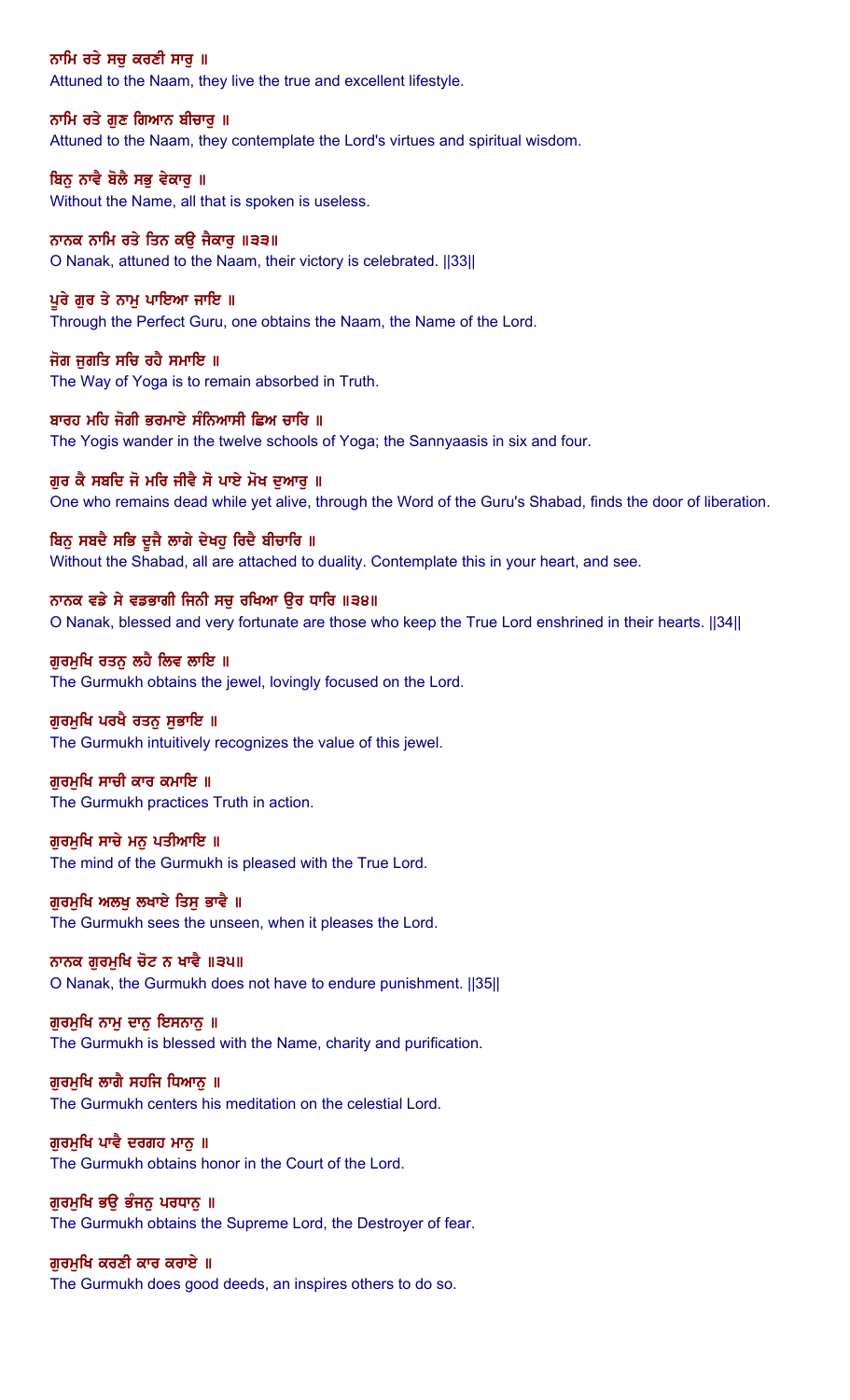ਨਾਨਕ ਗੁਰਮੁਖਿ ਮੇਲਿ ਮਿਲਾਏ ॥੩੬॥ O Nanak, the Gurmukh unites in the Lord's Union. ||36||

ਗੁਰਮੁਖਿ ਸਾਸਤ੍ਰ ਸਿਮ੍ਰਿਤਿ ਬੇਦ ॥ The Gurmukh understands the Simritees, the Shaastras and the Vedas.

ਗਰਮਖਿ ਪਾਵੈ ਘਟਿ ਘਟਿ ਭੇਦ ॥ The Gurmukh knows the secrets of each and every heart.

ਗੁਰਮੁਖਿ ਵੈਰ ਵਿਰੋਧ ਗਵਾਵੈ ॥ The Gurmukh eliminates hate and envy.

ਗੁਰਮੁਖਿ ਸਗਲੀ ਗਣਤ ਮਿਟਾਵੈ ॥ The Gurmukh erases all accounting.

ਗਰਮਖਿ ਰਾਮ ਨਾਮ ਰੰਗਿ ਰਾਤਾ ॥ The Gurmukh is imbued with love for the Lord's Name.

ਨਾਨਕ ਗੁਰਮੁਖਿ ਖਸਮੁ ਪਛਾਤਾ ॥੩੭॥ O Nanak, the Gurmukh realizes his Lord and Master. ||37||

ਬਿਨ ਗਰ ਭਰਮੈ ਆਵੈ ਜਾਇ ॥

Without the Guru, one wanders, coming and going in reincarnation.

ਬਿਨੂ ਗੁਰ ਘਾਲ ਨ ਪਵਈ ਥਾਇ ॥ Without the Guru, one's work is useless.

ਬਿਨੂ ਗੁਰ ਮਨੁਆ ਅਤਿ ਡੋਲਾਇ ॥ Without the Guru, the mind is totally unsteady.

ਬਿਨੂ ਗੁਰ ਤ੍ਰਿਪਤਿ ਨਹੀ ਬਿਖੂ ਖਾਇ ॥ Without the Guru, one is unsatisfied, and eats poison.

ਬਿਨੂ ਗੁਰ ਬਿਸੀਅਰੂ ਡਸੈ ਮਰਿ ਵਾਟ ॥ Without the Guru, one is stung by the poisonous snake of Maya, and dies.

ਨਾਨਕ ਗੁਰ ਬਿਨੁ ਘਾਟੇ ਘਾਟ ॥੩੮॥ O Nanak without the Guru, all is lost. ||38||

ਜਿਸੂ ਗੁਰੂ ਮਿਲੈ ਤਿਸੂ ਪਾਰਿ ਉਤਾਰੈ ॥ One who meets the Guru is carried across.

ਅਵਗਣ ਮੇਟੈ ਗਣਿ ਨਿਸਤਾਰੈ ॥ His sins are erased, and he is emancipated through virtue.

ਮਕਤਿ ਮਹਾ ਸਖ ਗਰ ਸਬਦ ਬੀਚਾਰਿ ॥ The supreme peace of liberation is attained, contemplating the Word of the Guru's Shabad.

ਗਰਮਖਿ ਕਦੇ ਨ ਆਵੈ ਹਾਰਿ ॥ The Gurmukh is never defeated.

ਤਨ ਹਟੜੀ ਇਹ ਮਨੁ ਵਣਜਾਰਾ ॥ In the store of the body, this mind is the merchant;

ਨਾਨਕ ਸਹਜੇ ਸਚੁ ਵਾਪਾਰਾ ॥੩੯॥ O Nanak, it deals intuitively in Truth. ||39||

ਗੁਰਮੁਖਿ ਬਾਂਧਿਓ ਸੇਤੁ ਬਿਧਾਤੈ ॥ The Gurmukh is the bridge, built by the Architect of Destiny.

ਲੰਕਾ ਲੁਟੀ ਦੈਤ ਸੰਤਾਪੈ ॥ The demons of passion which plundered Sri Lanka - the body - have been conquered.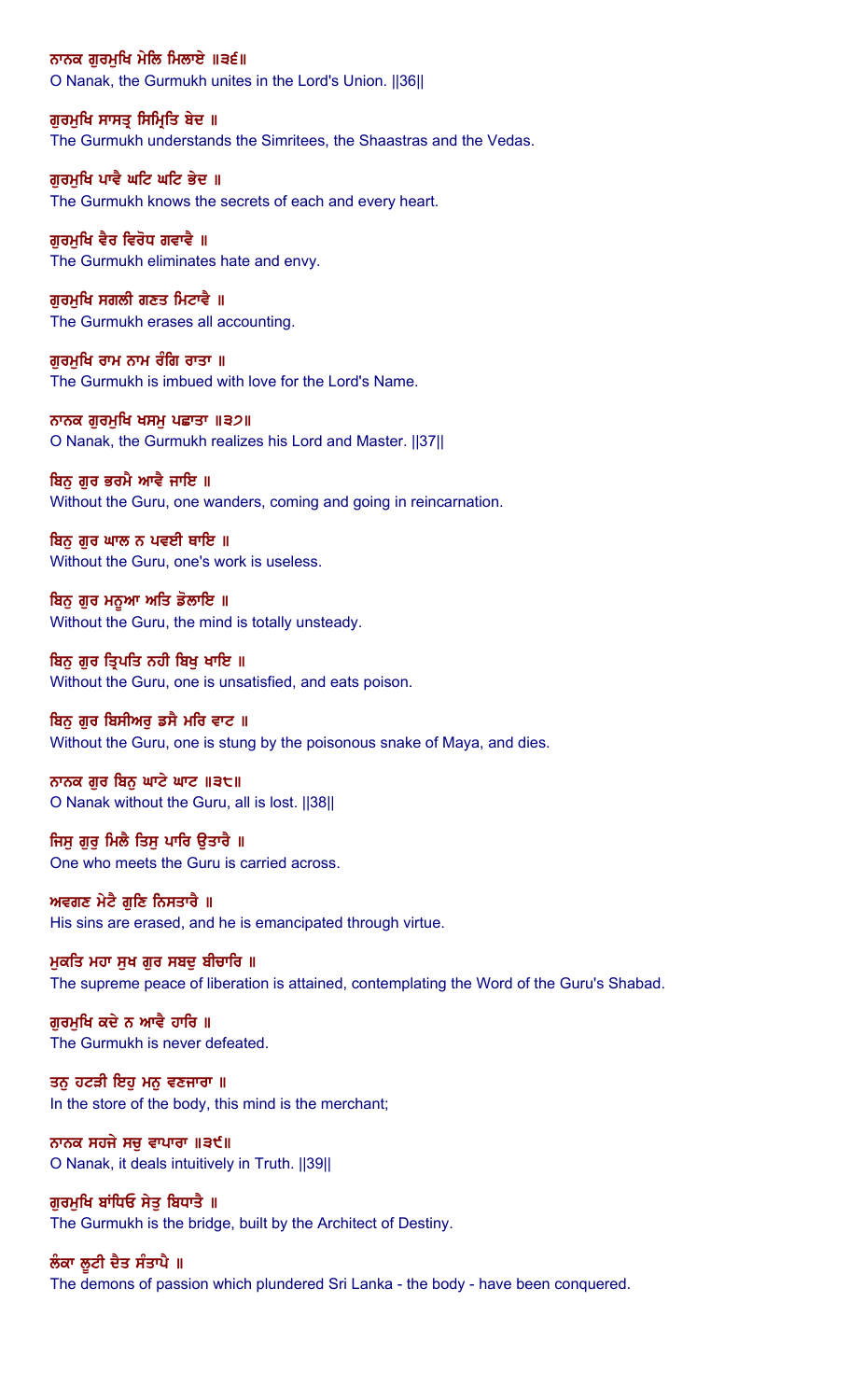ਰਾਮਚੰਦਿ ਮਾਰਿਓ ਅਹਿ ਰਾਵਣੂ ॥ Ram Chand - the mind - has slaughtered Raawan - pride;

ਭੇਦੂ ਬਭੀਖਣ ਗੁਰਮੁਖਿ ਪਰਚਾਇਣੂ ॥ the Gurmukh understands the secret revealed by Babheekhan.

ਗਰਮਖਿ ਸਾਇਰਿ ਪਾਹਣ ਤਾਰੇ ॥ The Gurmukh carries even stones across the ocean.

ਗੁਰਮੁਖਿ ਕੋਟਿ ਤੇਤੀਸ ਉਧਾਰੇ ॥੪੦॥ The Gurmukh saves millions of people. ||40||

ਗੁਰਮੁਖਿ ਚੁਕੈ ਆਵਣ ਜਾਣੂ ॥ The comings and goings in reincarnation are ended for the Gurmukh.

ਗਰਮਖਿ ਦਰਗਹ ਪਾਵੈ ਮਾਣ ॥ The Gurmukh is honored in the Court of the Lord.

ਗੁਰਮੁਖਿ ਖੋਟੇ ਖਰੇ ਪਛਾਣੂ ॥ The Gurmukh distinguishes the true from the false.

ਗਰਮਖਿ ਲਾਗੈ ਸਹਜਿ ਧਿਆਨ ॥ The Gurmukh focuses his meditation on the celestial Lord.

ਗੁਰਮੁਖਿ ਦਰਗਹ ਸਿਫਤਿ ਸਮਾਇ ॥ In the Court of the Lord, the Gurmukh is absorbed in His Praises.

ਨਾਨਕ ਗੁਰਮੁਖਿ ਬੰਧੂ ਨ ਪਾਇ ॥੪੧॥ O Nanak, the Gurmukh is not bound by bonds. ||41||

ਗਰਮਖਿ ਨਾਮ ਨਿਰੰਜਨ ਪਾਏ ॥ The Gurmukh obtains the Name of the Immaculate Lord.

ਗਰਮਖਿ ਹੳਮੈ ਸਬਦਿ ਜਲਾਏ ॥ Through the Shabad, the Gurmukh burns away his ego.

ਗੁਰਮੁਖਿ ਸਾਚੇ ਕੇ ਗੁਣ ਗਾਏ ॥ The Gurmukh sings the Glorious Praises of the True Lord.

ਗਰਮਖਿ ਸਾਚੈ ਰਹੈ ਸਮਾਏ ॥ The Gurmukh remains absorbed in the True Lord.

ਗੁਰਮੁਖਿ ਸਾਚਿ ਨਾਮਿ ਪਤਿ ਉਤਮ ਹੋਇ ॥ Through the True Name, the Gurmukh is honored and exalted.

ਨਾਨਕ ਗਰਮਖਿ ਸਗਲ ਭਵਣ ਕੀ ਸੋਝੀ ਹੋਇ ॥੪੨॥ O Nanak, the Gurmukh understands all the worlds. ||42||

ਕਵਣ ਮੁਲ਼ ਕਵਣ ਮਤਿ ਵੇਲਾ ॥ "What is the root, the source of all? What teachings hold for these times?

ਤੇਰਾ ਕਵਣੂ ਗੁਰੂ ਜਿਸ ਕਾ ਤੂ ਚੇਲਾ ॥ Who is your guru? Whose disciple are you?

ਕਵਣ ਕਥਾ ਲੇ ਰਹਹੁ ਨਿਰਾਲੇ ॥ What is that speech, by which you remain unattached?

ਬੋਲੈ ਨਾਨਕੁ ਸੁਣਹੁ ਤੁਮ ਬਾਲੇ ॥ Listen to what we say, O Nanak, you little boy.

ਏਸ ਕਥਾ ਕਾ ਦੇਇ ਬੀਚਾਰ ॥ Give us your opinion on what we have said.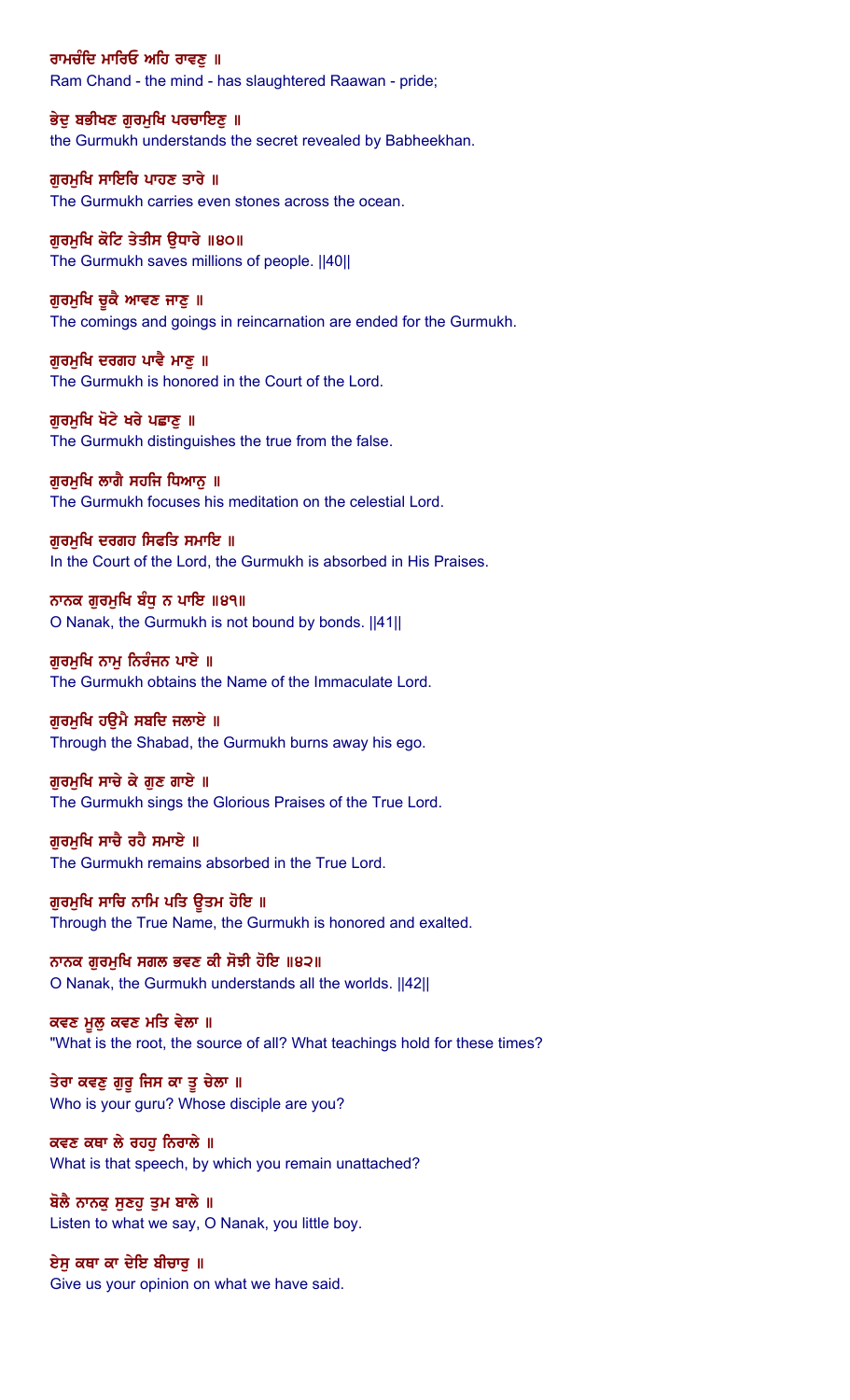ਭਵਜਲੂ ਸਬਦਿ ਲੰਘਾਵਣਹਾਰੂ ॥੪੩॥ How can the Shabad carry us across the terrifying world-ocean?"||43||

ਪਵਨ ਅਰੰਭੂ ਸਤਿਗੁਰ ਮਤਿ ਵੇਲਾ ॥ From the air came the beginning. This is the age of the True Guru's Teachings.

ਸਬਦੁ ਗੁਰੂ ਸੁਰਤਿ ਧੁਨਿ ਚੇਲਾ ॥ The Shabad is the Guru, upon whom I lovingly focus my consciousness; I am the chaylaa, the disciple.

ਅਕਥ ਕਥਾ ਲੇ ਰਹੳ ਨਿਰਾਲਾ ॥ Speaking the Unspoken Speech, I remain unattached.

ਨਾਨਕ ਜੁਗਿ ਜੁਗਿ ਗੁਰ ਗੋਪਾਲਾ ॥ O Nanak, throughout the ages, the Lord of the World is my Guru.

ਏਕ ਸਬਦ ਜਿਤ ਕਥਾ ਵੀਚਾਰੀ ॥ I contemplate the sermon of the Shabad, the Word of the One God.

ਗੁਰਮੁਖਿ ਹਉਮੈ ਅਗਨਿ ਨਿਵਾਰੀ ॥੪੪॥ The Gurmukh puts out the fire of egotism. ||44||

ਮੈਣ ਕੇ ਦੰਤ ਕਿੳ ਖਾਈਐ ਸਾਰ ॥ "With teeth of wax, how can one chew iron?

ਜਿਤੂ ਗਰਬੂ ਜਾਇ ਸੂ ਕਵਣੂ ਆਹਾਰੂ ॥ What is that food, which takes away pride?

ਹਿਵੈ ਕਾ ਘਰ ਮੰਦਰ ਅਗਨਿ ਪਿਰਾਹਨ ॥ How can one live in the palace, the home of snow, wearing robes of fire?

ਕਵਨ ਗਫਾ ਜਿਤ ਰਹੈ ਅਵਾਹਨ ॥ Where is that cave, within which one may remain unshaken?

ਇਤ ਉਤ ਕਿਸ ਕਉ ਜਾਣਿ ਸਮਾਵੈ ॥ Who should we know to be pervading here and there?

ਕਵਨ ਧਿਆਨੂ ਮਨੂ ਮਨਹਿ ਸਮਾਵੈ ॥੪੫॥ What is that meditation, which leads the mind to be absorbed in itself?"||45||

ਹੳ ਹੳ ਮੈ ਮੈ ਵਿਚਹ ਖੋਵੈ ॥ Eradicating egotism and individualism from within,

ਦੂਜਾ ਮੇਟੈ ਏਕੋ ਹੋਵੈ ॥ and erasing duality, the mortal becomes one with God.

ਜਗੁ ਕਰੜਾ ਮਨਮੁਖੁ ਗਾਵਾਰੁ ॥ The world is difficult for the foolish, self-willed manmukh;

ਸਬਦੂ ਕਮਾਈਐ ਖਾਈਐ ਸਾਰੂ ॥ practicing the Shabad, one chews iron.

ਅੰਤਰਿ ਬਾਹਰਿ ਏਕੋ ਜਾਣੈ $\,$  ॥ Know the One Lord, inside and out.

ਨਾਨਕ ਅਗਨਿ ਮਰੈ ਸਤਿਗੁਰ ਕੈ ਭਾਣੈ ॥੪੬॥ O Nanak, the fire is quenched, through the Pleasure of the True Guru's Will. ||46||

ਸਚ ਭੈ ਰਾਤਾ ਗਰਬ ਨਿਵਾਰੈ ॥ Imbued with the True Fear of God, pride is taken away;

ਏਕੋ ਜਾਤਾ ਸਬਦ ਵੀਚਾਰੈ ॥ realize that He is One, and contemplate the Shabad.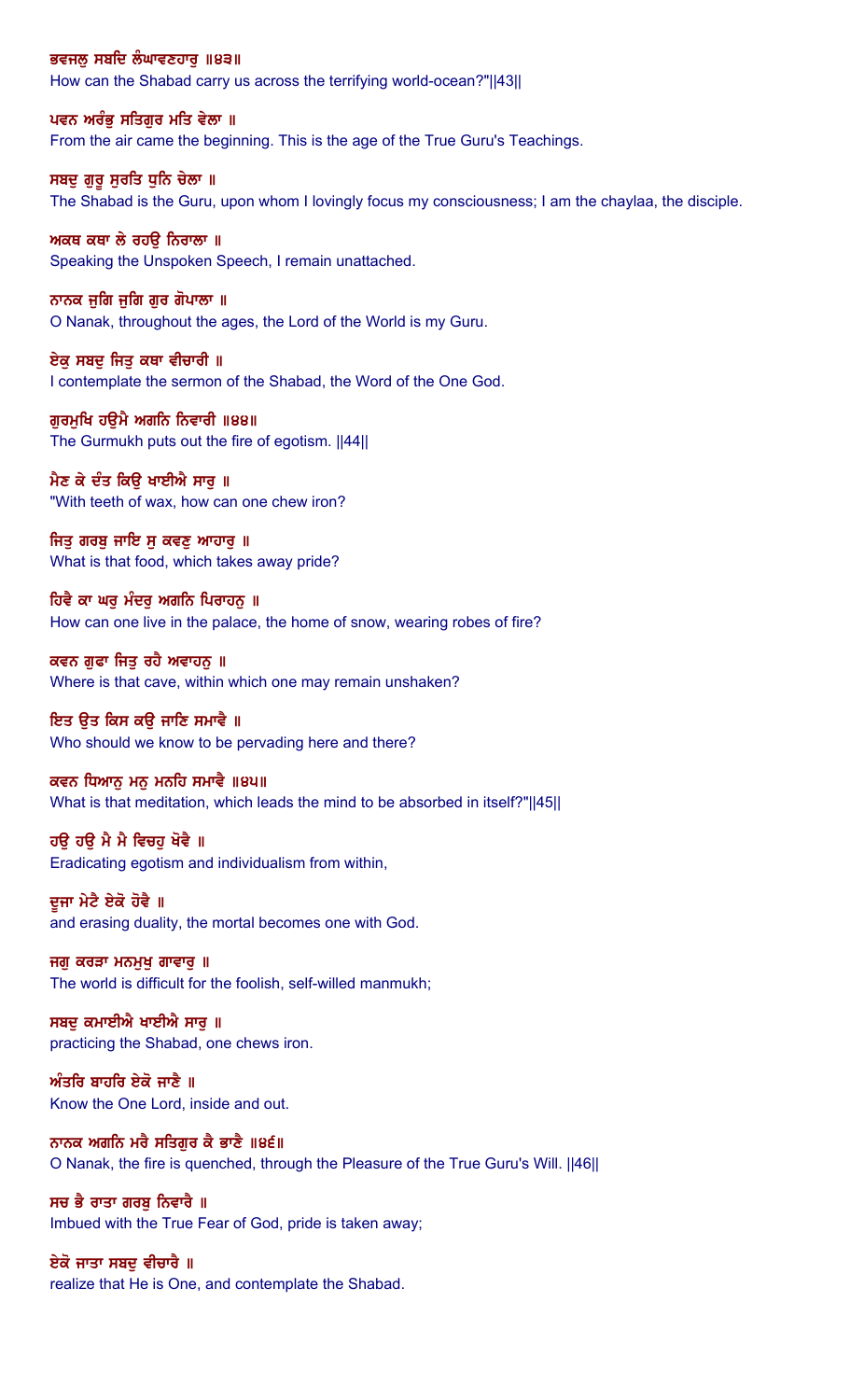ਸਬਦੂ ਵਸੈ ਸਚੂ ਅੰਤਰਿ ਹੀਆ ॥ With the True Shabad abiding deep within the heart,

ਤਨੂ ਮਨੂ ਸੀਤਲੂ ਰੰਗਿ ਰੰਗੀਆ ॥ the body and mind are cooled and soothed, and colored with the Lord's Love.

ਕਾਮੂ ਕ੍ਰੋਧੂ ਬਿਖੂ ਅਗਨਿ ਨਿਵਾਰੇ ॥ The fire of sexual desire, anger and corruption is quenched.

ਨਾਨਕ ਨਦਰੀ ਨਦਰਿ ਪਿਆਰੇ ॥੪੭॥ O Nanak, the Beloved bestows His Glance of Grace. ||47||

ਕਵਨ ਮੁਖਿ ਚੰਦੂ ਹਿਵੈ ਘਰੂ ਛਾਇਆ ॥ "The moon of the mind is cool and dark; how is it enlightened?

ਕਵਨ ਮਖਿ ਸਰਜ ਤਪੈ ਤਪਾਇਆ ॥ How does the sun blaze so brilliantly?

ਕਵਨ ਮੁਖਿ ਕਾਲੂ ਜੋਹਤ ਨਿਤ ਰਹੈ ॥ How can the constant watchful gaze of Death be turned away?

ਕਵਨ ਬਧਿ ਗਰਮਖਿ ਪਤਿ ਰਹੈ ॥ By what understanding is the honor of the Gurmukh preserved?

ਕਵਨ ਜੋਧੂ ਜੋ ਕਾਲੂ ਸੰਘਾਰੈ ॥ Who is the warrior, who conquers Death?

ਬੋਲੈ ਬਾਣੀ ਨਾਨਕ ਬੀਚਾਰੈ ॥੪੮॥ Give us your thoughtful reply, O Nanak."||48||

ਸਬਦ ਭਾਖਤ ਸਸਿ ਜੋਤਿ ਅਪਾਰਾ ॥ Giving voice to the Shabad, the moon of the mind is illuminated with infinity.

ਸਸਿ ਘਰਿ ਸਰ ਵਸੈ ਮਿਟੈ ਅੰਧਿਆਰਾ ॥ When the sun dwells in the house of the moon, the darkness is dispelled.

ਸੁਖੁ ਦੁਖੁ ਸਮ ਕਰਿ ਨਾਮੁ ਅਧਾਰਾ ॥ Pleasure and pain are just the same, when one takes the Support of the Naam, the Name of the Lord.

ਆਪੇ ਪਾਰਿ ੳਤਾਰਣਹਾਰਾ $\parallel$ He Himself saves, and carries us across.

ਗਰ ਪਰਚੈ ਮਨ ਸਾਚਿ ਸਮਾਇ ॥ With faith in the Guru, the mind merges in Truth,

ਪੁਣਵਤਿ ਨਾਨਕ ਕਾਲ ਨ ਖਾਇ ॥੪੯॥ and then, prays Nanak, one is not consumed by Death. ||49||

ਨਾਮ ਤਤ ਸਭ ਹੀ ਸਿਰਿ ਜਾਪੈ ॥ The essence of the Naam, the Name of the Lord, is known to be the most exalted and excellent of all.

ਬਿਨੂ ਨਾਵੈ ਦੁਖੂ ਕਾਲੂ ਸੰਤਾਪੈ ॥ Without the Name, one is afflicted by pain and death.

ਤਤੋ ਤਤੁ ਮਿਲੈ ਮਨੁ ਮਾਨੈ ॥ When one's essence merges into the essence, the mind is satisfied and fulfilled.

ਦੂਜਾ ਜਾਇ ਇਕਤੂ ਘਰਿ ਆਨੈ ॥ Duality is gone, and one enters into the home of the One Lord.

ਬੋਲੈ ਪਵਨਾ ਗਗਨ ਗਰਜੈ ॥ The breath blows across the sky of the Tenth Gate and vibrates.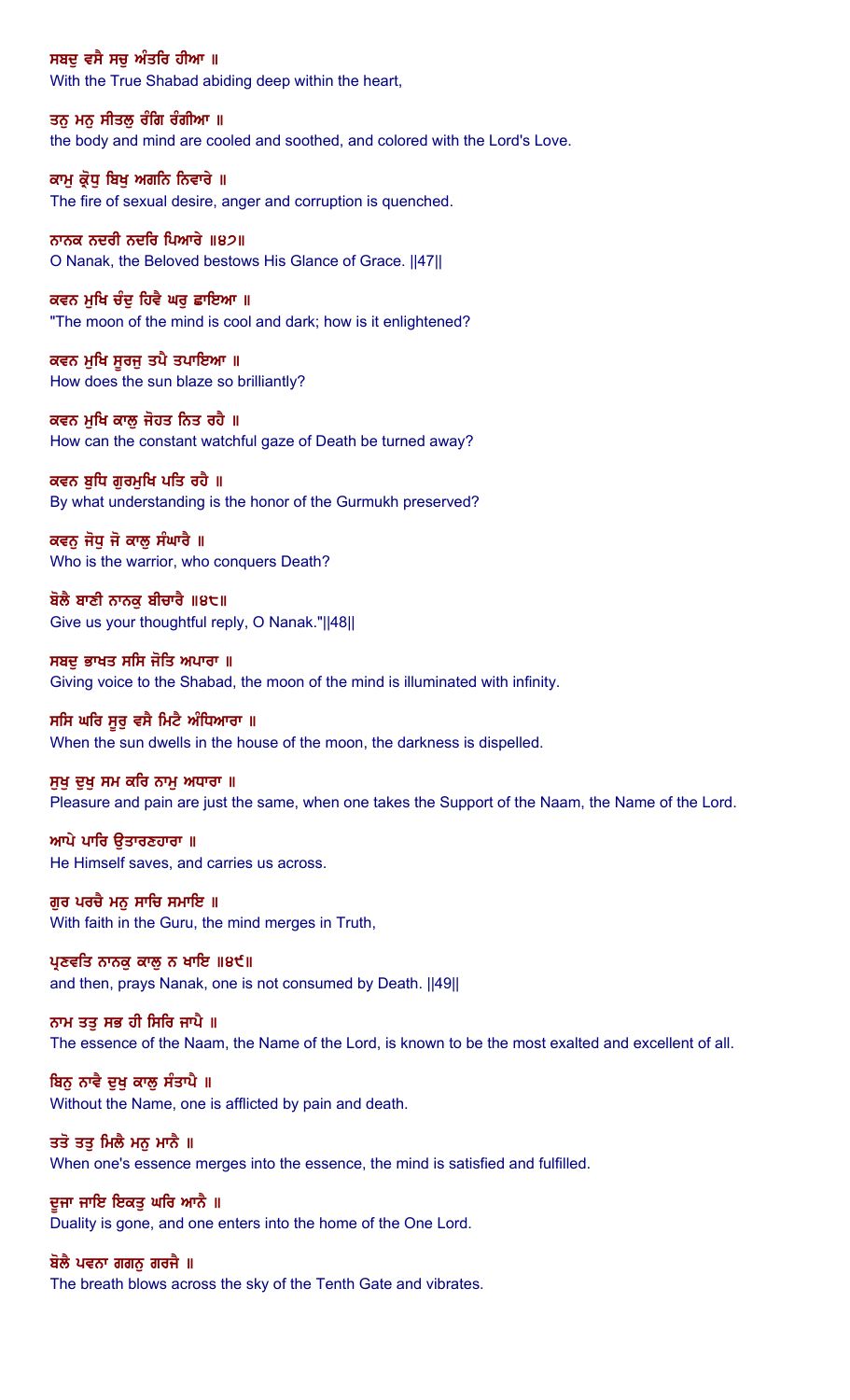# ਨਾਨਕ ਨਿਹਚਲੂ ਮਿਲਣੂ ਸਹਜੈ ॥੫੦॥

O Nanak, the mortal then intuitively meets the eternal, unchanging Lord. ||50||

# ਅੰਤਰਿ ਸੁੰਨੰ ਬਾਹਰਿ ਸੁੰਨੰ ਤ੍ਰਿਭਵਣ ਸੁੰਨ ਮਸੁੰਨੰ ॥

The absolute Lord is deep within; the absolute Lord is outside us as well. The absolute Lord totally fills the three worlds.

# ਚਉਥੇ ਸੁੰਨੈ ਜੋ ਨਰੁ ਜਾਣੈ ਤਾ ਕਉ ਪਾਪੂ ਨ ਪੁੰਨੰ ॥

One who knows the Lord in the fourth state, is not subject to virtue or vice.

# ਘਟਿ ਘਟਿ ਸੁੰਨ ਕਾ ਜਾਣੈ ਭੇਉ ॥ ਆਦਿ ਪੂਰਖੂ ਨਿਰੰਜਨ ਦੇਉ ॥

One who knows the mystery of God the Absolute, who pervades each and every heart, knows the Primal Being, the Immaculate Divine Lord.

### ਜੋ ਜਨੂ ਨਾਮ ਨਿਰੰਜਨ ਰਾਤਾ ॥

That humble being who is imbued with the Immaculate Naam,

### ਨਾਨਕ ਸੋਈ ਪਰਖ ਬਿਧਾਤਾ ॥੫੧॥

O Nanak, is himself the Primal Lord, the Architect of Destiny. ||51||

### ਸੁੰਨੋ ਸੁੰਨੂ ਕਹੈ ਸਭੂ ਕੋਈ ॥

"Everyone speaks of the Absolute Lord, the unmanifest void.

# ਅਨਹਤ ਸੰਨ ਕਹਾ ਤੇ ਹੋਈ ॥

How can one find this absolute void?

# ਅਨਹਤ ਸੁੰਨਿ ਰਤੇ ਸੇ ਕੈਸੇ ॥

Who are they, who are attuned to this absolute void?"

# ਜਿਸ ਤੇ ਉਪਜੇ ਤਿਸ ਹੀ ਜੈਸੇ ॥

They are like the Lord, from whom they originated.

#### ਓਇ ਜਨਮਿ ਨ ਮਰਹਿ ਨ ਆਵਹਿ ਜਾਹਿ ॥

They are not born, they do not die; they do not come and go.

# ਨਾਨਕ ਗੁਰਮੁਖਿ ਮਨੁ ਸਮਝਾਹਿ ॥੫੨॥

O Nanak, the Gurmukhs instruct their minds. ||52||

# ਨੳ ਸਰ ਸਭਰ ਦਸਵੈ ਪਰੇ ॥

By practicing control over the nine gates, one attains perfect control over the Tenth Gate.

# ਤਹ ਅਨਹਤ ਸੁੰਨ ਵਜਾਵਹਿ ਤੁਰੇ ॥

There, the unstruck sound current of the absolute Lord vibrates and resounds.

# ਸਾਚੈ ਰਾਚੇ ਦੇਖਿ ਹਜੁਰੇ ॥

Behold the True Lord ever-present, and merge with Him.

# ਘਟਿ ਘਟਿ ਸਾਚੁ ਰਹਿਆ ਭਰਪੁਰੇ ॥

The True Lord is pervading and permeating each and every heart.

### ਗੁਪਤੀ ਬਾਣੀ ਪਰਗਟੂ ਹੋਇ ॥ The hidden Bani of the Word is revealed.

ਨਾਨਕ ਪਰਖਿ ਲਏ ਸਚੁ ਸੋਇ ॥੫੩॥ O Nanak, the True Lord is revealed and known. ||53||

# ਸਹਜ ਭਾਇ ਮਿਲੀਐ ਸਖ ਹੋਵੈ ॥

Meeting with the Lord through intuition and love, peace is found.

# ਗੁਰਮੁਖਿ ਜਾਗੈ ਨੀਦ ਨ ਸੋਵੈ ॥

The Gurmukh remains awake and aware; he does not fall sleep.

# ਸੰਨ ਸਬਦ ਅਪਰੰਪਰਿ ਧਾਰੈ ॥

He enshrines the unlimited, absolute Shabad deep within.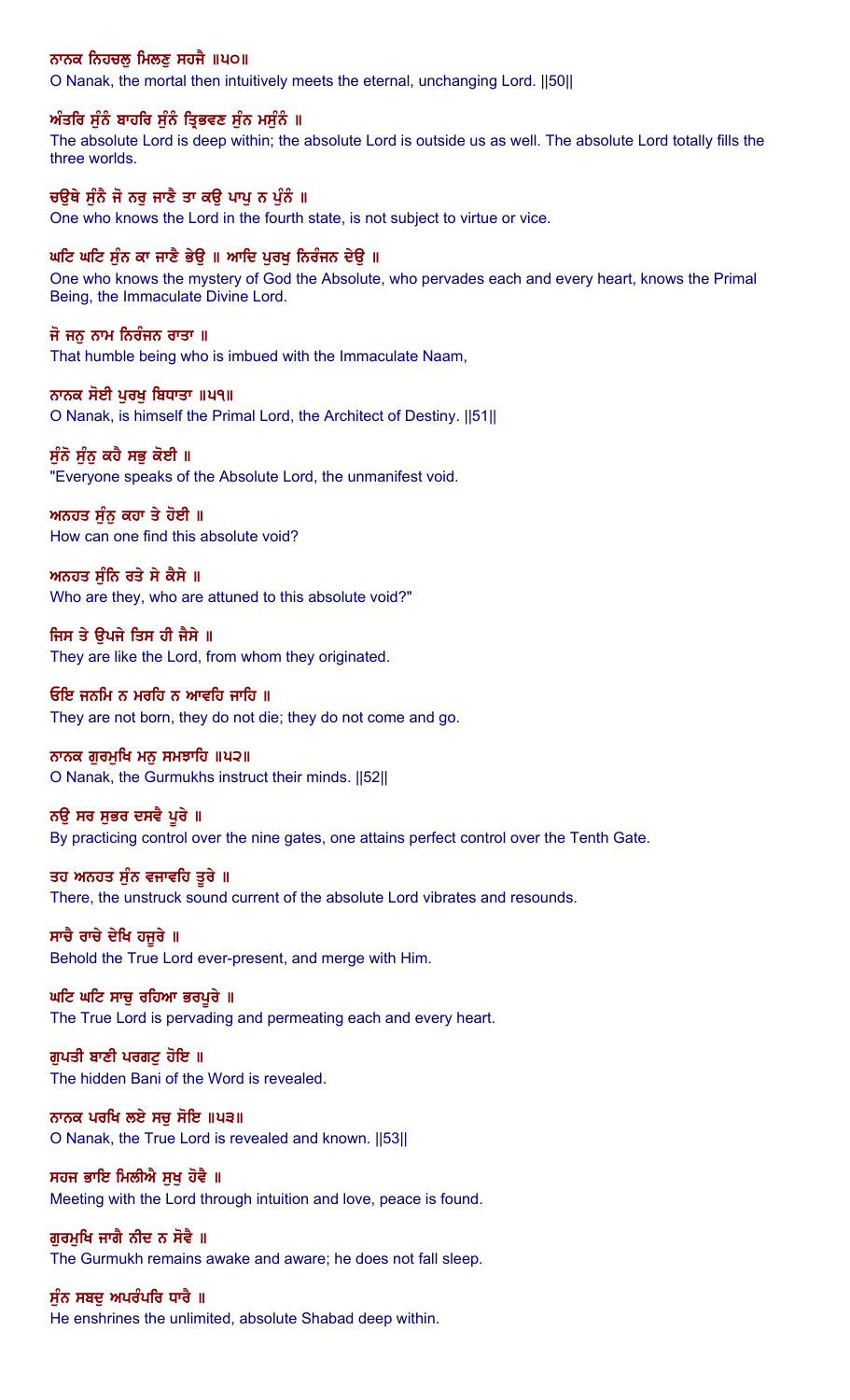# ਕਹਤੇ ਮੁਕਤੂ ਸਬਦਿ ਨਿਸਤਾਰੈ ॥

Chanting the Shabad, he is liberated, and saves others as well.

# ਗੁਰ ਕੀ ਦੀਖਿਆ ਸੇ ਸਚਿ ਰਾਤੇ ॥

Those who practice the Guru's Teachings are attuned to the Truth.

#### ਨਾਨਕ ਆਪੂ ਗਵਾਇ ਮਿਲਣ ਨਹੀ ਭ੍ਰਾਤੇ ॥ਪ੪॥

O Nanak, those who eradicate their self-conceit meet with the Lord; they do not remain separated by doubt. ||54||

# ਕੁਬੁਧਿ ਚਵਾਵੈ ਸੋ ਕਿਤੁ ਠਾਇ ॥

"Where is that place, where evil thoughts are destroyed?

#### ਕਿਉ ਤਤੁ ਨ ਬੁਝੈ ਚੋਟਾ ਖਾਇ ॥

The mortal does not understand the essence of reality; why must he suffer in pain?"

ਜਮ ਦਰਿ ਬਾਧੇ ਕੋਇ ਨ ਰਾਖੈ ॥ No one can save one who is tied up at Death's door.

#### ਬਿਨ ਸਬਦੈ ਨਾਹੀ ਪਤਿ ਸਾਖੈ ॥

Without the Shabad, no one has any credit or honor.

# ਕਿਉ ਕਰਿ ਬੁਝੈ ਪਾਵੈ ਪਾਰੁ ॥

"How can one obtain understanding and cross over?"

#### ਨਾਨਕ ਮਨਮੁਖਿ ਨ ਬੁਝੈ ਗਵਾਰੁ ॥੫੫॥ O Nanak, the foolish self-willed manmukh does not understand. ||55||

ਕੁਬੁਧਿ ਮਿਟੈ ਗੁਰ ਸਬਦੁ ਬੀਚਾਰਿ ॥ Evil thoughts are erased, contemplating the Word of the Guru's Shabad.

# ਸਤਿਗਰ ਭੇਟੈ ਮੋਖ ਦਆਰ ॥ Meeting with the True Guru, the door of liberation is found.

#### ਤਤੂ ਨ ਚੀਨੈ ਮਨਮੁਖ ਜਲਿ ਜਾਇ ॥

The self-willed manmukh does not understand the essence of reality, and is burnt to ashes.

#### ਦਰਮਤਿ ਵਿਛੜਿ ਚੋਟਾ ਖਾਇ ॥

His evil-mindedness separates him from the Lord, and he suffers.

#### ਮਾਨੈ ਹਕਮ ਸਭੇ ਗਣ ਗਿਆਨ ।।

Accepting the Hukam of the Lord's Command, he is blessed with all virtues and spiritual wisdom.

#### ਨਾਨਕ ਦਰਗਹ ਪਾਵੈ ਮਾਨ ॥ਪ੬॥

O Nanak, he is honored in the Court of the Lord. ||56||

# ਸਾਚ ਵਖਰ ਧਨ ਪਲੈ ਹੋਇ ॥

One who possesses the merchandise, the wealth of the True Name,

#### ਆਪਿ ਤਰੈ ਤਾਰੇ ਭੀ ਸੋਇ ॥

crosses over, and carries others across with him as well.

#### ਸਹਜਿ ਰਤਾ ਬਝੈ ਪਤਿ ਹੋਇ ॥

One who intuitively understands, and is attuned to the Lord, is honored.

#### ਤਾ ਕੀ ਕੀਮਤਿ ਕਰੈ ਨ ਕੋਇ ॥ No one can estimate his worth.

ਜਹ ਦੇਖਾ ਤਹ ਰਹਿਆ ਸਮਾਇ ॥ Wherever I look, I see the Lord permeating and pervading.

#### ਨਾਨਕ ਪਾਰਿ ਪਰੈ ਸਚ ਭਾਇ ॥੫੭॥

O Nanak, through the Love of the True Lord, one crosses over. ||57||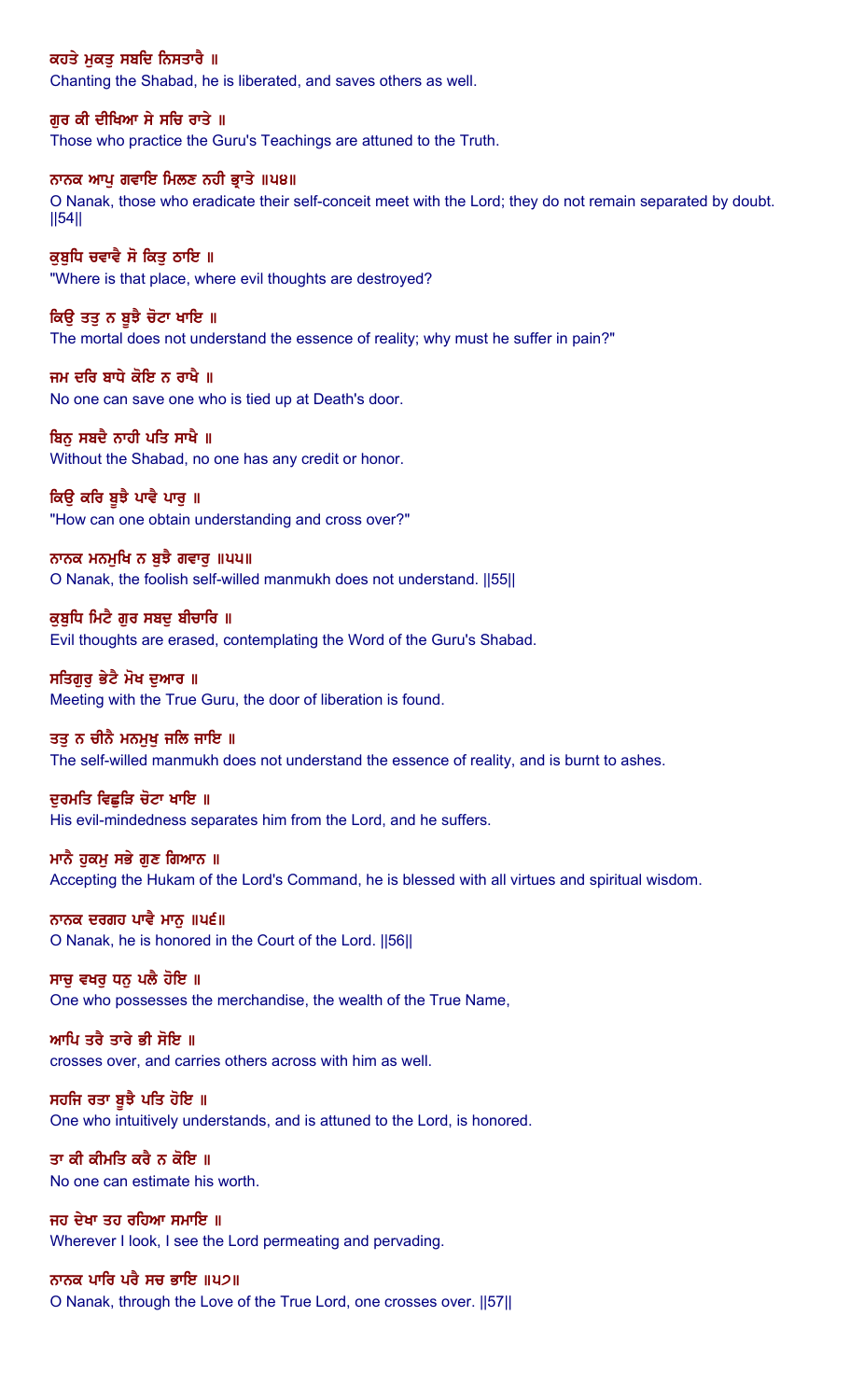# ਸੂ ਸਬਦ ਕਾ ਕਹਾ ਵਾਸੂ ਕਥੀਅਲੇ ਜਿਤੂ ਤਰੀਐ ਭਵਜਲੂ ਸੰਸਾਰੋ ॥

"Where is the Shabad said to dwell? What will carry us across the terrifying world-ocean?

#### ਤ੍ਰੈ ਸਤ ਅੰਗੁਲ ਵਾਈ ਕਹੀਐ ਤਿਸੂ ਕਹੂ ਕਵਨੂ ਅਧਾਰੋ ॥

The breath, when exhaled, extends out ten finger lengths; what is the support of the breath?

#### ਬੋਲੈ ਖੇਲੈ ਅਸਥਿਰੂ ਹੋਵੈ ਕਿਉ ਕਰਿ ਅਲਖੂ ਲਖਾਏ ॥

Speaking and playing, how can one be stable and steady? How can the unseen be seen?"

#### ਸੁਣਿ ਸੁਆਮੀ ਸਚੁ ਨਾਨਕੁ ਪ੍ਰਣਵੈ ਅਪਣੇ ਮਨ ਸਮਝਾਏ ॥

Listen, O master; Nanak prays truly. Instruct your own mind.

#### ਗੁਰਮੁਖਿ ਸਬਦੇ ਸਚਿ ਲਿਵ ਲਾਗੈ ਕਰਿ ਨਦਰੀ ਮੇਲਿ ਮਿਲਾਏ ॥

The Gurmukh is lovingly attuned to the True Shabad. Bestowing His Glance of Grace, He unites us in His **Union** 

#### ਆਪੇ ਦਾਨਾ ਆਪੇ ਬੀਨਾ ਪਰੈ ਭਾਗਿ ਸਮਾਏ ॥੫੮॥

He Himself is all-knowing and all-seeing. By perfect destiny, we merge in Him. [[58]]

#### ਸ ਸਬਦ ਕੳ ਨਿਰੰਤਰਿ ਵਾਸ ਅਲਖੰ ਜਹ ਦੇਖਾ ਤਹ ਸੋਈ ॥

That Shabad dwells deep within the nucleus of all beings. God is invisible; wherever I look, there I see Him.

#### ਪਵਨ ਕਾ ਵਾਸਾ ਸੁੰਨ ਨਿਵਾਸਾ ਅਕਲ ਕਲਾ ਧਰ ਸੋਈ ॥

The air is the dwelling place of the absolute Lord. He has no qualities; He has all qualities.

#### ਨਦਰਿ ਕਰੇ ਸਬਦੂ ਘਟ ਮਹਿ ਵਸੈ ਵਿਚਹੁ ਭਰਮੂ ਗਵਾਏ ॥

When He bestows His Glance of Grace, the Shabad comes to abide within the heart, and doubt is eradicated from within.

#### ਤਨੂ ਮਨੂ ਨਿਰਮਲੂ ਨਿਰਮਲ ਬਾਣੀ ਨਾਮੁੋ ਮੰਨਿ ਵਸਾਏ ॥

The body and mind become immaculate, through the Immaculate Word of His Bani. Let His Name be enshrined in your mind.

#### ਸਬਦਿ ਗੁਰੂ ਭਵਸਾਗਰੂ ਤਰੀਐ ਇਤ ਉਤ ਏਕੋ ਜਾਣੈ ॥

The Shabad is the Guru, to carry you across the terrifying world-ocean. Know the One Lord alone, here and hereafter.

#### ਚਿਹਨੂ ਵਰਨੂ ਨਹੀ ਛਾਇਆ ਮਾਇਆ ਨਾਨਕ ਸਬਦੂ ਪਛਾਣੈ ॥ਪ੯॥

He has no form or color, shadow or illusion; O Nanak, realize the Shabad. ||59||

#### ਤ੍ਰੈ ਸਤ ਅੰਗੁਲ ਵਾਈ ਅਉਧੂ ਸੁੰਨ ਸਚੂ ਆਹਾਰੋ ॥

O reclusive hermit, the True, Absolute Lord is the support of the exhaled breath, which extends out ten finger lengths.

#### ਗਰਮਖਿ ਬੋਲੈ ਤਤ ਬਿਰੋਲੈ ਚੀਨੈ ਅਲਖ ਅਪਾਰੋ ॥

The Gurmukh speaks and churns the essence of reality, and realizes the unseen, infinite Lord.

#### ਤ੍ਰੈ ਗੁਣ ਮੇਟੈ ਸਬਦੂ ਵਸਾਏ ਤਾ ਮਨਿ ਚੁਕੈ ਅਹੰਕਾਰੋ ॥

Eradicating the three qualities, he enshrines the Shabad within, and then, his mind is rid of egotism.

#### ਅੰਤਰਿ ਬਾਹਰਿ ਏਕੋ ਜਾਣੈ ਤਾ ਹਰਿ ਨਾਮਿ ਲਗੈ ਪਿਆਰੋ ॥

Inside and out, he knows the One Lord alone; he is in love with the Name of the Lord.

#### ਸੁਖਮਨਾ ਇੜਾ ਪਿੰਗੁਲਾ ਬੁਝੈ ਜਾ ਆਪੇ ਅਲਖੂ ਲਖਾਏ ॥

He understands the Sushmana, Ida and Pingala, when the unseen Lord reveals Himself.

### ਨਾਨਕ ਤਿਹੁ ਤੇ ਉਪਰਿ ਸਾਚਾ ਸਤਿਗੁਰ ਸਬਦਿ ਸਮਾਏ ॥੬੦॥

O Nanak, the True Lord is above these three energy channels. Through the Word, the Shabad of the True Guru, one merges with Him. ||60||

#### ਮਨ ਕਾ ਜੀਉ ਪਵਨੂ ਕਥੀਅਲੇ ਪਵਨੂ ਕਹਾ ਰਸੂ ਖਾਈ ॥

"The air is said to be the soul of the mind. But what does the air feed on?

#### ਗਿਆਨ ਕੀ ਮੁਦ੍ਰਾ ਕਵਨ ਅਉਧੂ ਸਿਧ ਕੀ ਕਵਨ ਕਮਾਈ ॥

What is the way of the spiritual teacher, and the reclusive hermit? What is the occupation of the Siddha?"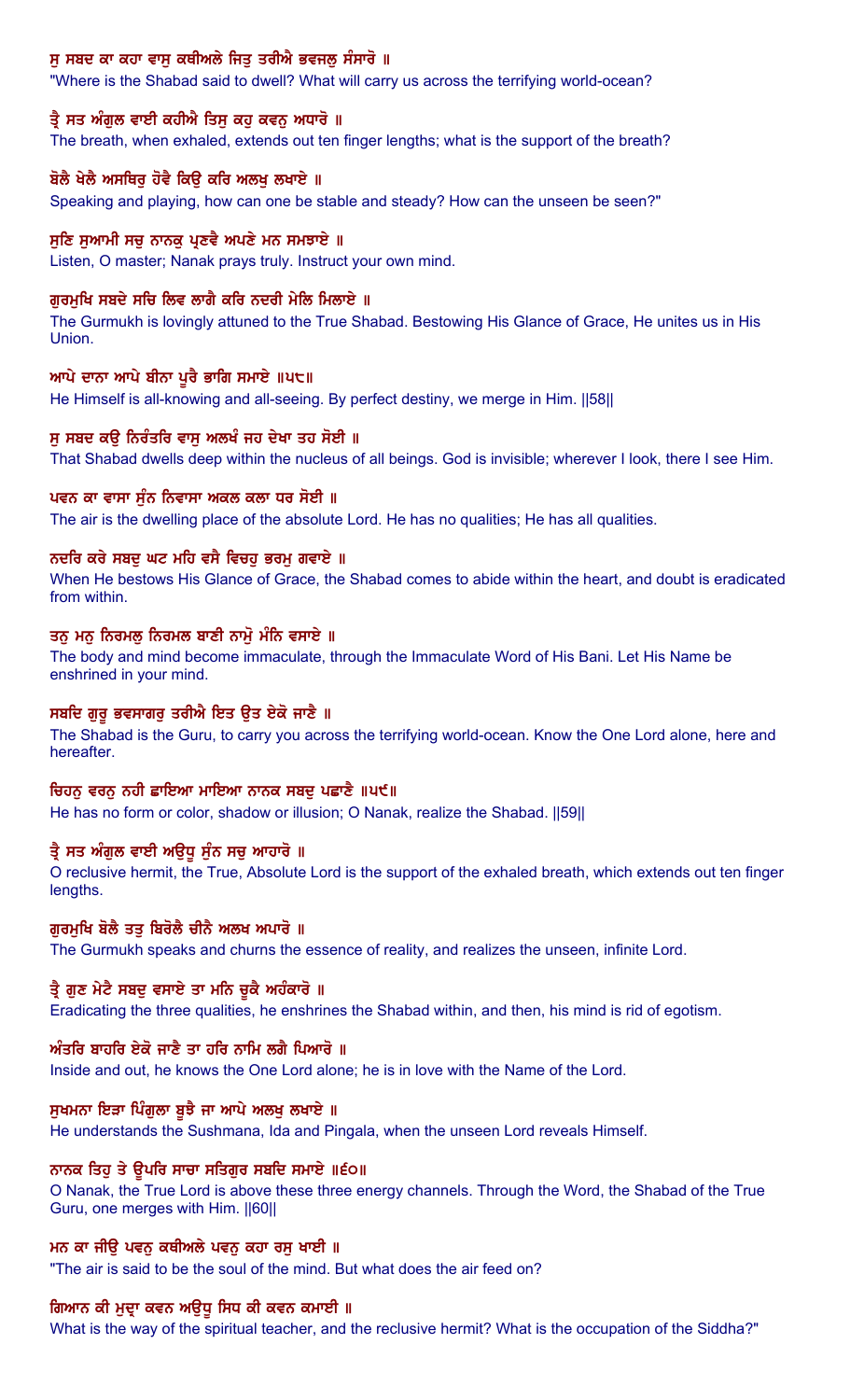# ਬਿਨੂ ਸਬਦੈ ਰਸੂ ਨ ਆਵੈ ਅਉਧੂ ਹਉਮੈ ਪਿਆਸ ਨ ਜਾਈ ॥

Without the Shabad, the essence does not come, O hermit, and the thirst of egotism does not depart.

#### ਸਬਦਿ ਰਤੇ ਅੰਮ੍ਰਿਤ ਰਸੁ ਪਾਇਆ ਸਾਚੇ ਰਹੇ ਅਘਾਈ ॥

Imbued with the Shabad, one finds the ambrosial essence, and remains fulfilled with the True Name.

#### ਕਵਨ ਬੁਧਿ ਜਿਤੂ ਅਸਥਿਰੂ ਰਹੀਐ ਕਿਤੂ ਭੋਜਨਿ ਤ੍ਰਿਪਤਾਸੈ ॥

"What is that wisdom, by which one remains steady and stable? What food brings satisfaction?"

#### ਨਾਨਕ ਦੁਖੁ ਸੁਖੁ ਸਮ ਕਰਿ ਜਾਪੈ ਸਤਿਗੁਰ ਤੇ ਕਾਲੂ ਨ ਗ੍ਰਾਸੈ ॥੬੧॥

O Nanak, when one looks upon pain and pleasure alike, through the True Guru, then he is not consumed by Death. ||61||

#### ਰੰਗਿ ਨ ਰਾਤਾ ਰਸਿ ਨਹੀ ਮਾਤਾ ॥

If one is not imbued with the Lord's Love, nor intoxicated with His subtle essence,

#### ਬਿਨ ਗਰ ਸਬਦੈ ਜਲਿ ਬਲਿ ਤਾਤਾ ॥

without the Word of the Guru's Shabad, he is frustrated, and consumed by his own inner fire.

#### ਬਿੰਦ ਨ ਰਾਖਿਆ ਸਬਦ ਨ ਭਾਖਿਆ ॥

He does not preserve his semen and seed, and does not chant the Shabad.

#### ਪਵਨੂ ਨ ਸਾਧਿਆ ਸਚੂ ਨ ਅਰਾਧਿਆ ॥

He does not control his breath; he does not worship and adore the True Lord.

### ਅਕਥ ਕਥਾ ਲੇ ਸਮ ਕਰਿ ਰਹੈ $\,$  ॥

But one who speaks the Unspoken Speech, and remains balanced,

### ਤਉ ਨਾਨਕ ਆਤਮ ਰਾਮ ਕਉ ਲਹੈ ॥੬੨॥

O Nanak, attains the Lord, the Supreme Soul. ||62||

# ਗਰ ਪਰਸਾਦੀ ਰੰਗੇ ਰਾਤਾ ॥

By Guru's Grace, one is attuned to the Lord's Love.

#### ਅੰਮ੍ਰਿਤੂ ਪੀਆ ਸਾਚੇ ਮਾਤਾ ॥

Drinking in the Ambrosial Nectar, he is intoxicated with the Truth.

#### ਗਰ ਵੀਚਾਰੀ ਅਗਨਿ ਨਿਵਾਰੀ ॥

Contemplating the Guru, the fire within is put out.

#### ਅਪਿੳ ਪੀਓ ਆਤਮ ਸਖ ਧਾਰੀ ॥

Drinking in the Ambrosial Nectar, the soul settles in peace.

#### ਸਚ ਅਰਾਧਿਆ ਗਰਮਖਿ ਤਰ ਤਾਰੀ ॥

Worshipping the True Lord in adoration, the Gurmukh crosses over the river of life.

# ਨਾਨਕ ਬੁਝੈ ਕੋ ਵੀਚਾਰੀ ॥੬੩॥

O Nanak, after deep contemplation, this is understood. ||63||

#### ਇਹ ਮਨੂ ਮੈਗਲੂ ਕਹਾ ਬਸੀਅਲੇ ਕਹਾ ਬਸੈ ਇਹੂ ਪਵਨਾ ॥

"Where does this mind-elephant live? Where does the breath reside?

#### ਕਹਾ ਬਸੈ ਸੁ ਸਬਦੁ ਅਉਧੁ ਤਾ ਕਉ ਚੁਕੈ ਮਨ ਕਾ ਭਵਨਾ ॥

Where should the Shabad reside, so that the wanderings of the mind may cease?"

#### ਨਦਰਿ ਕਰੇ ਤਾ ਸਤਿਗੁਰੂ ਮੇਲੇ ਤਾ ਨਿਜ ਘਰਿ ਵਾਸਾ ਇਹੂ ਮਨੂ ਪਾਏ ॥

When the Lord blesses one with His Glance of Grace, he leads him to the True Guru. Then, this mind dwells in its own home within.

# ਆਪੈ ਆਪੁ ਖਾਇ ਤਾ ਨਿਰਮਲੁ ਹੋਵੈ ਧਾਵਤੁ ਵਰਜਿ ਰਹਾਏ ॥

When the individual consumes his egotism, he becomes immaculate, and his wandering mind is restrained.

### ਕਿਉ ਮੂਲ ਪਛਾਣੈ ਆਤਮੂ ਜਾਣੈ ਕਿਉ ਸਸਿ ਘਰਿ ਸੁਰੂ ਸਮਾਵੈ ॥

"How can the root, the source of all be realized? How can the soul know itself? How can the sun enter into the house of the moon?"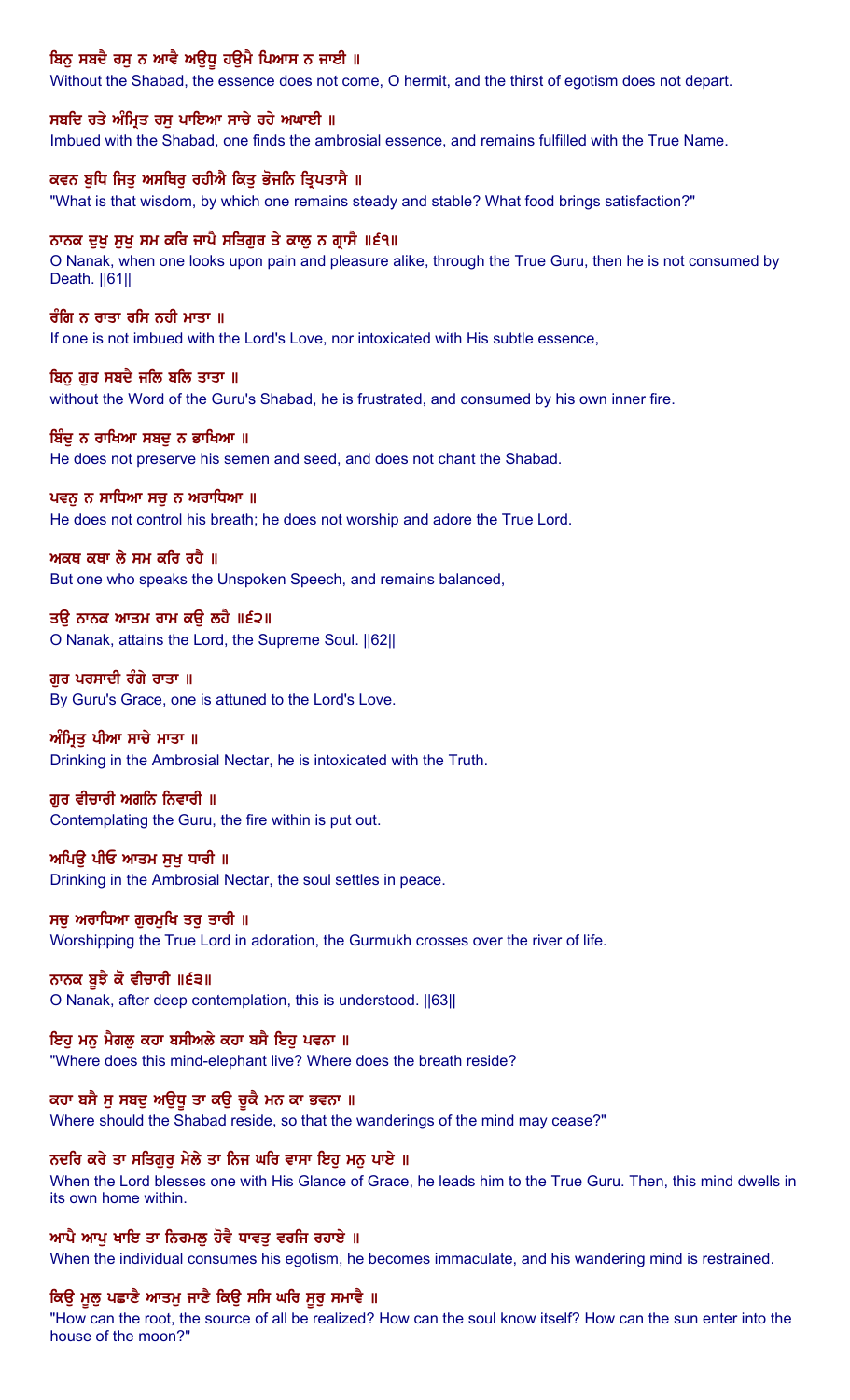# ਗੁਰਮੁਖਿ ਹਉਮੈ ਵਿਚਹੁ ਖੋਵੈ ਤਉ ਨਾਨਕ ਸਹਜਿ ਸਮਾਵੈ ॥੬੪॥

The Gurmukh eliminates egotism from within; then, O Nanak, the sun naturally enters into the home of the moon. ||64||

#### ਇਹੁ ਮਨੁ ਨਿਹਚਲੁ ਹਿਰਦੈ ਵਸੀਅਲੇ ਗੁਰਮੁਖਿ ਮੁਲੁ ਪਛਾਣਿ ਰਹੈ ॥

When the mind becomes steady and stable, it abides in the heart, and then the Gurmukh realizes the root, the source of all.

#### ਨਾਭਿ ਪਵਨੂ ਘਰਿ ਆਸਣਿ ਬੈਸੈ ਗੁਰਮੁਖਿ ਖੋਜਤ ਤਤੂ ਲਹੈ ॥

The breath is seated in the home of the navel; the Gurmukh searches, and finds the essence of reality.

### ਸੂ ਸਬਦੂ ਨਿਰੰਤਰਿ ਨਿਜ ਘਰਿ ਆਛੈ ਤ੍ਰਿਭਵਣ ਜੋਤਿ ਸੂ ਸਬਦਿ ਲਹੈ ॥

This Shabad permeates the nucleus of the self, deep within, in its own home; the Light of this Shabad pervades the three worlds.

#### ਖਾਵੈ ਦੁਖ ਭੁਖ ਸਾਚੇ ਕੀ ਸਾਚੇ ਹੀ ਤ੍ਰਿਪਤਾਸਿ ਰਹੈ ॥

Hunger for the True Lord shall consume your pain, and through the True Lord, you shall be satisfied.

#### ਅਨਹਦ ਬਾਣੀ ਗਰਮਖਿ ਜਾਣੀ ਬਿਰਲੋ ਕੋ ਅਰਥਾਵੈ ॥

The Gurmukh knows the unstruck sound current of the Bani; how rare are those who understand.

# ਨਾਨਕੁ ਆਖੈ ਸਚੁ ਸੁਭਾਖੈ ਸਚਿ ਰਪੈ ਰੰਗੁ ਕਬਹੁ ਨ ਜਾਵੈ ॥੬੫॥

Says Nanak, one who speaks the Truth is dyed in the color of Truth, which will never fade away. ||65||

#### ਜਾ ਇਹ ਹਿਰਦਾ ਦੇਹ ਨ ਹੋਤੀ ਤੳ ਮਨ ਕੈਠੈ ਰਹਤਾ ॥

"When this heart and body did not exist, where did the mind reside?

#### ਨਾਭਿ ਕਮਲ ਅਸਥੰਭ ਨ ਹੋਤੋ ਤਾ ਪਵਨ ਕਵਨ ਘਰਿ ਸਹਤਾ ॥

When there was no support of the navel lotus, then in which home did the breath reside?

#### ਰੂਪੂ ਨ ਹੋਤੋ ਰੇਖ ਨ ਕਾਈ ਤਾ ਸਬਦਿ ਕਹਾ ਲਿਵ ਲਾਈ ॥

When there was no form or shape, then how could anyone lovingly focus on the Shabad?

#### ਰਕਤੂ ਬਿੰਦੂ ਕੀ ਮੜੀ ਨ ਹੋਤੀ ਮਿਤਿ ਕੀਮਤਿ ਨਹੀ ਪਾਈ ॥

When there was no dungeon formed from egg and sperm, who could measure the Lord's value and extent?

#### ਵਰਨ ਭੇਖ ਅਸਰੂਪ ਨ ਜਾਪੀ ਕਿਉ ਕਰਿ ਜਾਪਸਿ ਸਾਚਾ ॥

When color, dress and form could not be seen, how could the True Lord be known?"

# ਨਾਨਕ ਨਾਮਿ ਰਤੇ ਬੈਰਾਗੀ ਇਬ ਤਬ ਸਾਚੋ ਸਾਚਾ ॥੬੬॥

O Nanak, those who are attuned to the Naam, the Name of the Lord, are detached. Then and now, they see the Truest of the True. ||66||

#### ਹਿਰਦਾ ਦੇਹ ਨ ਹੋਤੀ ਅਉਧੂ ਤਉ ਮਨੂ ਸੁੰਨਿ ਰਹੈ ਬੈਰਾਗੀ ॥

When the heart and the body did not exist, O hermit, then the mind resided in the absolute, detached Lord.

### ਨਾਭਿ ਕਮਲ ਅਸਥੰਭ ਨ ਹੋਤੋ ਤਾ ਨਿਜ ਘਰਿ ਬਸਤੳ ਪਵਨ ਅਨਰਾਗੀ ॥

When there was no support of the lotus of the navel, the breath remained in its own home, attuned to the Lord's Love.

#### ਰੂਪੂ ਨ ਰੇਖਿਆ ਜਾਤਿ ਨ ਹੋਤੀ ਤਉ ਅਕੁਲੀਣਿ ਰਹਤਉ ਸਬਦੂ ਸੂ ਸਾਰੂ ॥

When there was no form or shape or social class, then the Shabad, in its essence, resided in the unmanifest Lord.

### ਗਉਨੂ ਗਗਨੂ ਜਬ ਤਬਹਿ ਨ ਹੋਤਉ ਤ੍ਰਿਭਵਣ ਜੋਤਿ ਆਪੇ ਨਿਰੱਕਾਰੂ ॥

When the world and the sky did not even exist, the Light of the Formless Lord filled the three worlds.

#### ਵਰਨੂ ਭੇਖੂ ਅਸਰੂਪੂ ਸੂ ਏਕੋ ਏਕੋ ਸਬਦੂ ਵਿਡਾਣੀ ॥

Color, dress and form were contained in the One Lord; the Shabad was contained in the One, Wondrous Lord.

#### ਸਾਚ ਬਿਨਾ ਸੂਚਾ ਕੋ ਨਾਹੀ ਨਾਨਕ ਅਕਥ ਕਹਾਣੀ ॥੬੭॥

Without the True Name, no one can become pure; O Nanak, this is the Unspoken Speech. [67]

# ਕਿਤੂ ਕਿਤੂ ਬਿਧਿ ਜਗੂ ਉਪਜੈ ਪੂਰਖਾ ਕਿਤੂ ਕਿਤੂ ਦੁਖਿ ਬਿਨਸਿ ਜਾਈ ॥

"How, in what way, was the world formed, O man? And what disaster will end it?"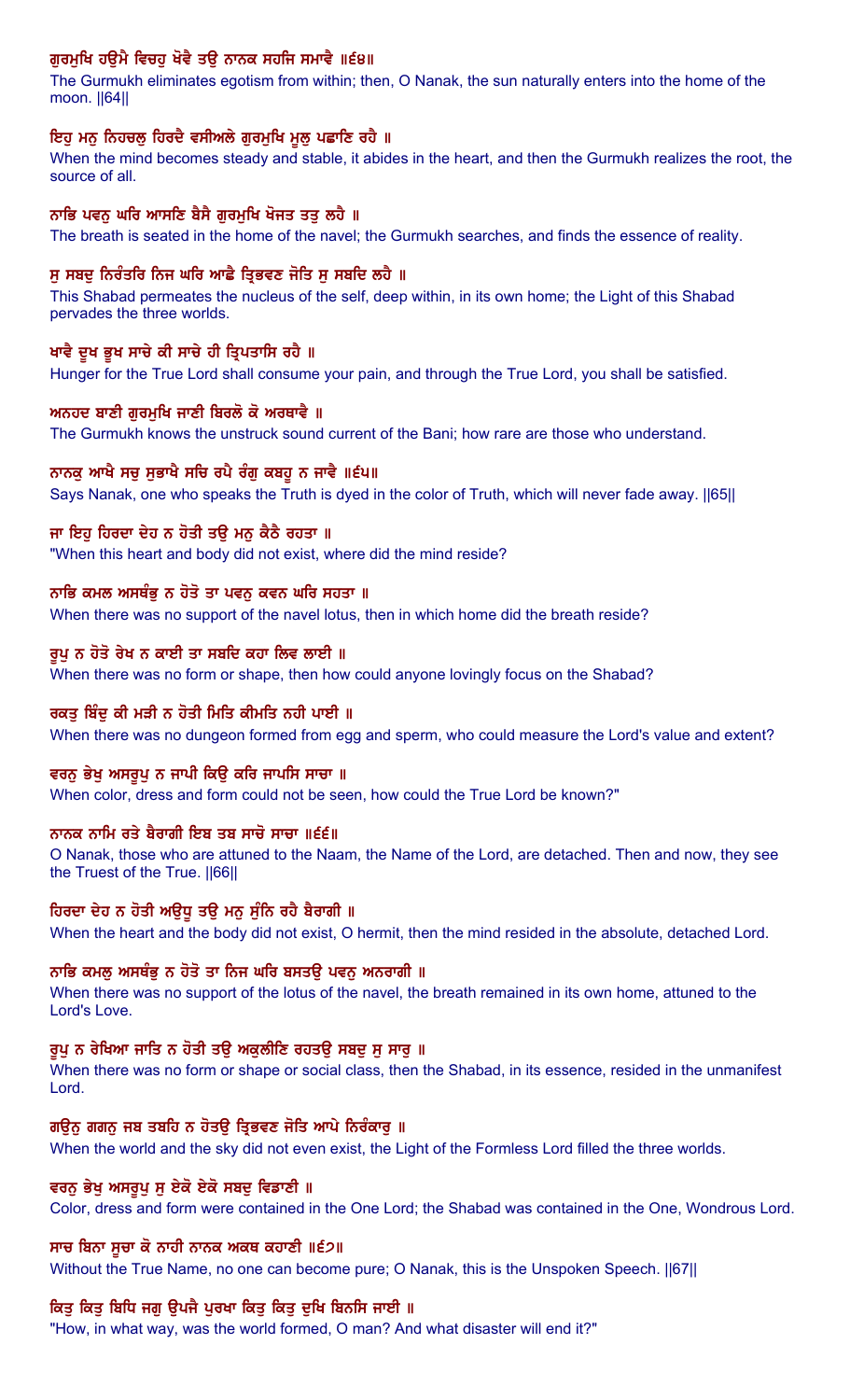# ਹਉਮੈ ਵਿਚਿ ਜਗੂ ਉਪਜੈ ਪੂਰਖਾ ਨਾਮਿ ਵਿਸਰਿਐ ਦੁਖੂ ਪਾਈ ॥

In egotism, the world was formed, O man; forgetting the Naam, it suffers and dies.

# ਗੁਰਮੁਖਿ ਹੋਵੈ ਸੁ ਗਿਆਨੂ ਤਤੁ ਬੀਚਾਰੈ ਹਉਮੈ ਸਬਦਿ ਜਲਾਏ ॥

One who becomes Gurmukh contemplates the essence of spiritual wisdom; through the Shabad, he burns away his egotism.

#### ਤਨੂ ਮਨੂ ਨਿਰਮਲੂ ਨਿਰਮਲ ਬਾਣੀ ਸਾਚੈ ਰਹੈ ਸਮਾਏ ॥

His body and mind become immaculate, through the Immaculate Bani of the Word. He remains absorbed in Truth.

#### ਨਾਮੇ ਨਾਮਿ ਰਹੈ ਬੈਰਾਗੀ ਸਾਚੂ ਰਖਿਆ ਉਰਿ ਧਾਰੇ ॥

Through the Naam, the Name of the Lord, he remains detached; he enshrines the True Name in his heart.

#### ਨਾਨਕ ਬਿਨੂ ਨਾਵੈ ਜੋਗੂ ਕਦੇ ਨ ਹੋਵੈ ਦੇਖਹੂ ਰਿਦੈ ਬੀਚਾਰੇ ॥੬੮॥

O Nanak, without the Name, Yoga is never attained; reflect upon this in your heart, and see. ||68||

#### ਗਰਮਖਿ ਸਾਚ ਸਬਦ ਬੀਚਾਰੈ ਕੋਇ ॥

The Gurmukh is one who reflects upon the True Word of the Shabad.

#### ਗੁਰਮੁਖਿ ਸਚੁ ਬਾਣੀ ਪਰਗਟੁ ਹੋਇ ॥

The True Bani is revealed to the Gurmukh.

#### ਗਰਮਖਿ ਮਨ ਭੀਜੈ ਵਿਰਲਾ ਬਝੈ ਕੋਇ ॥

The mind of the Gurmukh is drenched with the Lord's Love, but how rare are those who understand this.

# ਗੁਰਮੁਖਿ ਨਿਜ ਘਰਿ ਵਾਸਾ ਹੋਇ ॥

The Gurmukh dwells in the home of the self, deep within.

#### ਗੁਰਮੁਖਿ ਜੋਗੀ ਜੁਗਤਿ ਪਛਾਣੈ ॥ The Gurmukh realizes the Way of Yoga.

ਗਰਮਖਿ ਨਾਨਕ ਏਕੋ ਜਾਣੈ ॥੬੯॥ O Nanak, the Gurmukh knows the One Lord alone. ||69||

#### ਬਿਨੂ ਸਤਿਗੁਰ ਸੇਵੇ ਜੋਗੂ ਨ ਹੋਈ ॥

Without serving the True Guru, Yoga is not attained;

#### ਬਿਨ ਸਤਿਗਰ ਭੇਟੇ ਮਕਤਿ ਨ ਕੋਈ ॥ without meeting the True Guru, no one is liberated.

ਬਿਨ ਸਤਿਗਰ ਭੇਟੇ ਨਾਮ ਪਾਇਆ ਨ ਜਾਇ ॥ Without meeting the True Guru, the Naam cannot be found.

#### ਬਿਨੂ ਸਤਿਗੁਰ ਭੇਟੇ ਮਹਾ ਦੁਖੂ ਪਾਇ ॥ Without meeting the True Guru, one suffers in terrible pain.

ਬਿਨੂ ਸਤਿਗੁਰ ਭੇਟੇ ਮਹਾ ਗਰਬਿ ਗੁਬਾਰਿ ॥ Without meeting the True Guru, there is only the deep darkness of egotistical pride.

# ਨਾਨਕ ਬਿਨੂ ਗੁਰ ਮੁਆ ਜਨਮੂ ਹਾਰਿ ॥੭੦॥

O Nanak, without the True Guru, one dies, having lost the opportunity of this life. ||70||

#### ਗਰਮਖਿ ਮਨ ਜੀਤਾ ਹੳਮੈ ਮਾਰਿ ॥

The Gurmukh conquers his mind by subduing his ego.

#### ਗੁਰਮੁਖਿ ਸਾਚੁ ਰਖਿਆ ਉਰ ਧਾਰਿ ॥ The Gurmukh enshrines Truth in his heart.

# ਗੁਰਮੁਖਿ ਜਗੁ ਜੀਤਾ ਜਮਕਾਲੂ ਮਾਰਿ ਬਿਦਾਰਿ ॥ The Gurmukh conquers the world; he knocks down the Messenger of Death, and kills it.

#### ਗਰਮਖਿ ਦਰਗਹ ਨ ਆਵੈ ਹਾਰਿ ॥

The Gurmukh does not lose in the Court of the Lord.